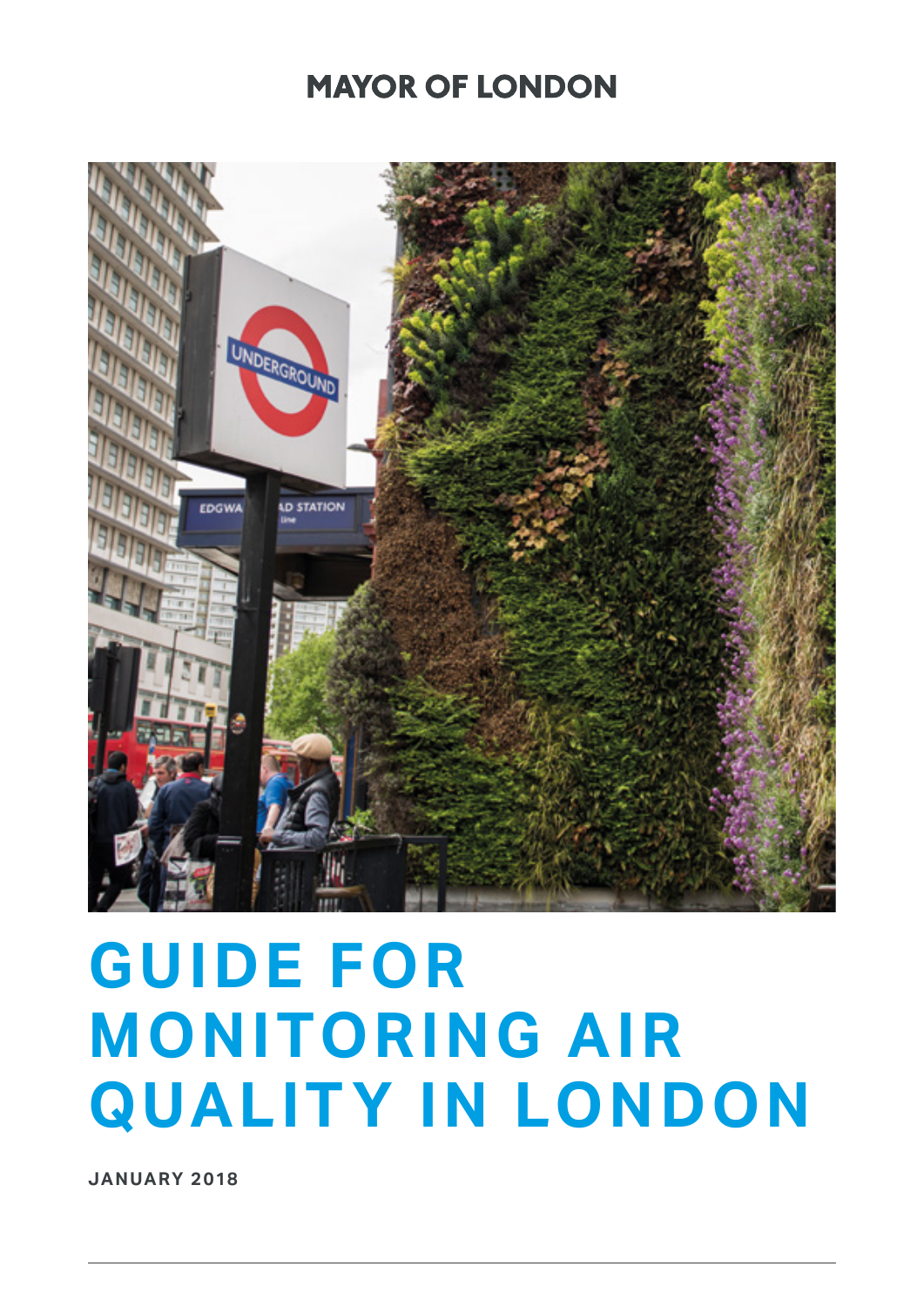#### **COPYRIGHT**

Greater London Authority January 2018

Greater London Authority City Hall The Queen's Walk More London London SE1 2AA

www.london.gov.uk enquiries 020 7983 4100 minicom 020 7983 4458

All images © GLA unless otherwise stated.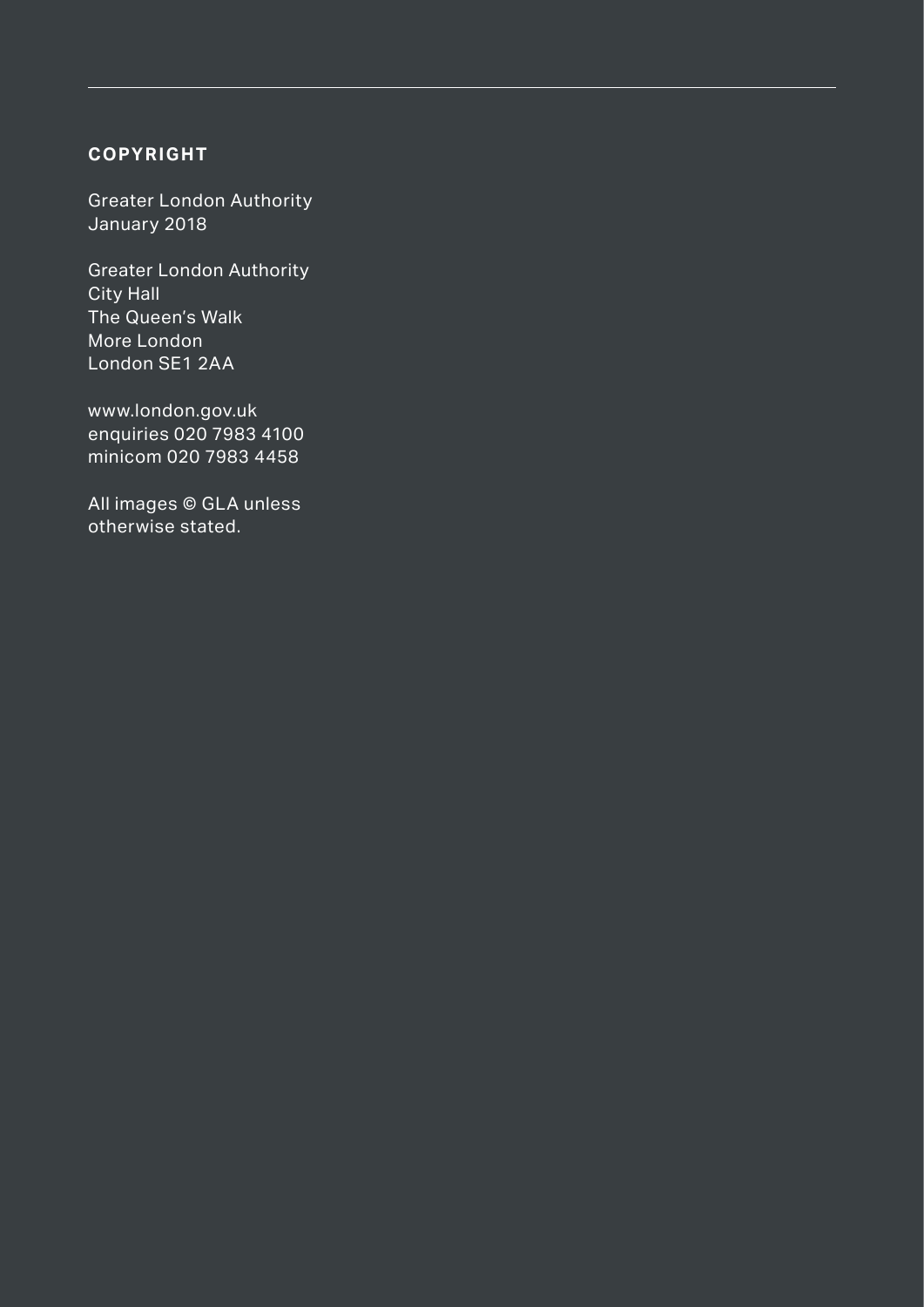#### **CONTENTS**

| Introduction                                                       | 4  |
|--------------------------------------------------------------------|----|
| <b>Monitoring in London</b>                                        | 5  |
| Siting                                                             | 8  |
| Types of monitoring sites                                          | 11 |
| Monitoring for a specific purpose or scheme                        | 12 |
| Diffusion tubes (nitrogen dioxide, $NO2$ )                         | 15 |
| Things to be aware of when choosing monitoring sites for the tubes | 16 |
| Interpreting your results                                          | 17 |
| Low-cost sensors (particulate matter)                              | 18 |
| 4 Questions to ask before buying<br>a low cost air quality sensor  | 21 |
| What to do with your results                                       | 26 |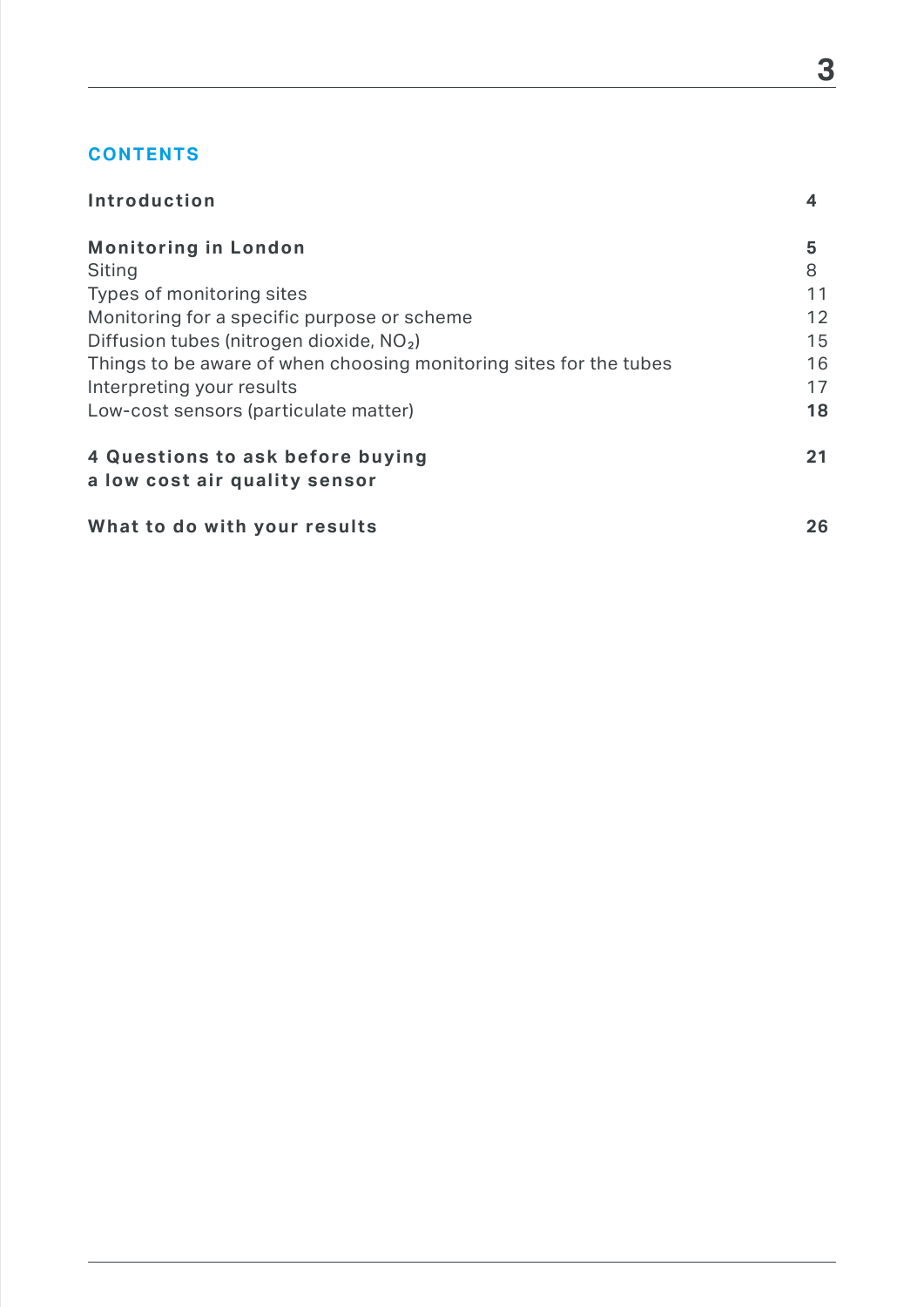## **INTRODUCTION**

**This guide is for anyone wanting to monitor air quality in London using diffusion tubes or low-cost sensors. It gives an overview of current monitoring in London. It also has resources to help you design your study, information on monitors and how to interpret your results. The Mayor, Sadiq Khan wants Londoners to engage with air quality issues in their local area. Citizen-led monitoring studies are a great way to do this. This research can be used at a local level in awareness campaigns. It can also be used to advocate for air quality improvements and measures to reduce public exposure, like changes to school layouts.**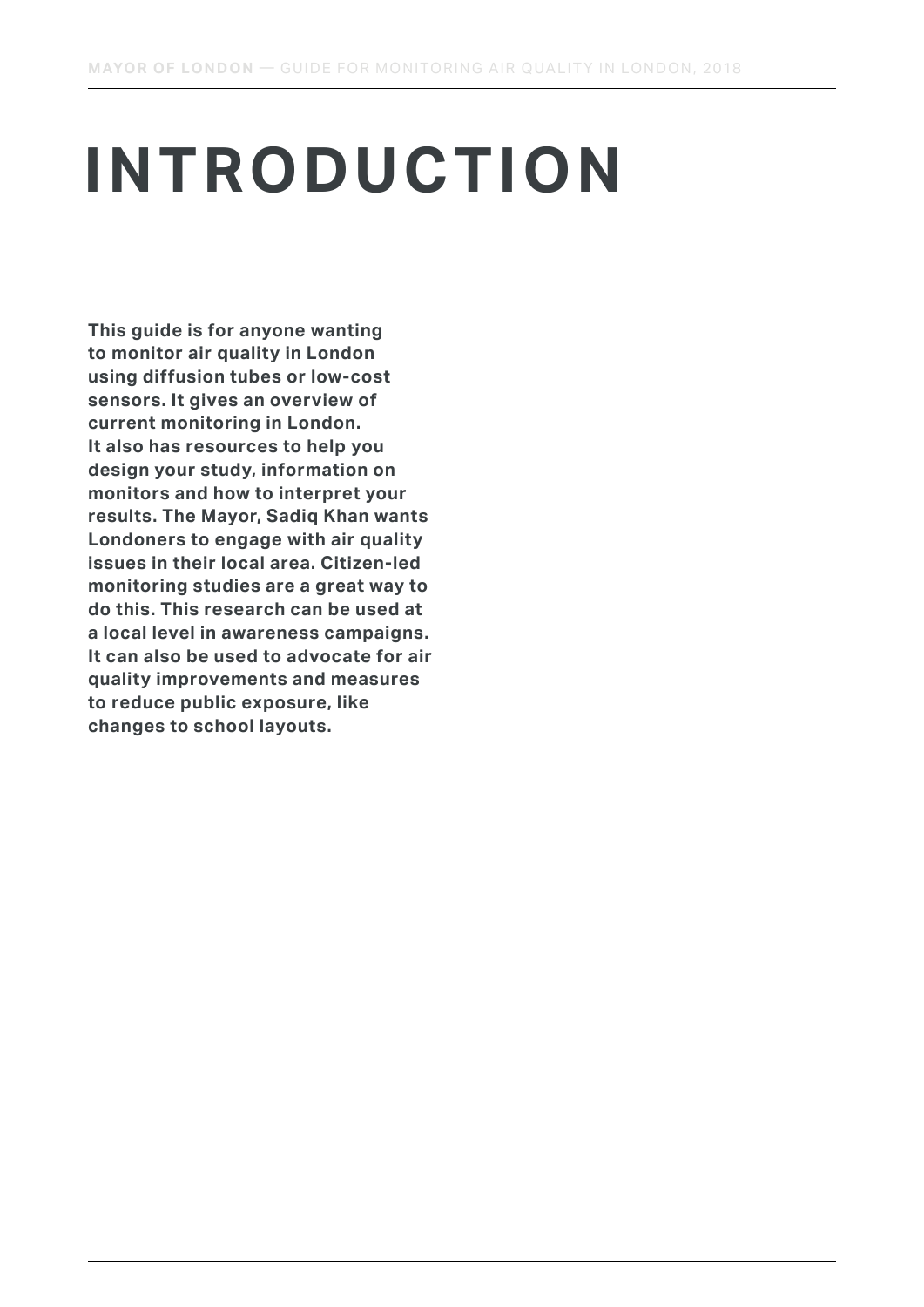### **MONITORING IN LONDON**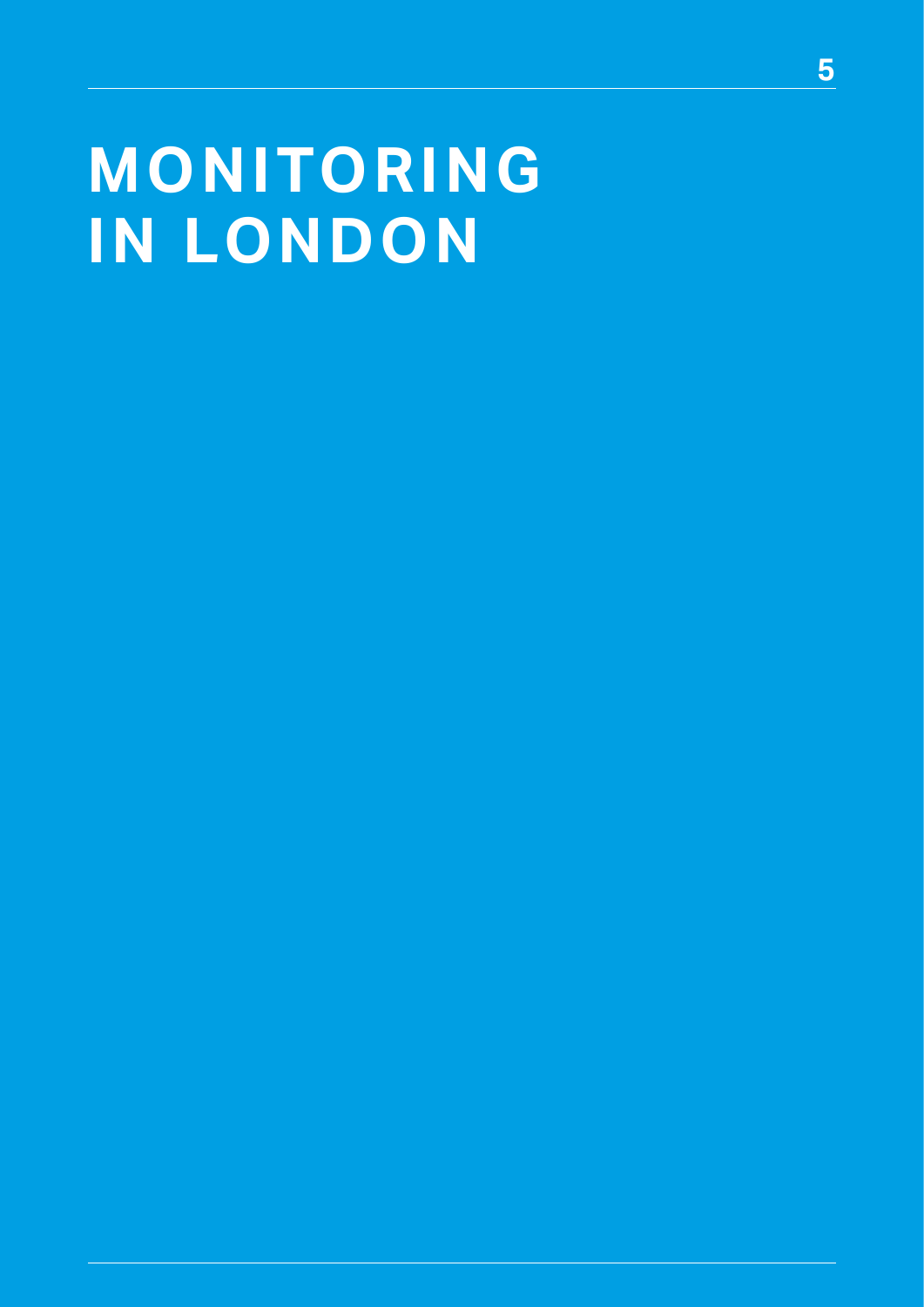

Continuous monitoring station at Marylebone Road

London has one of the world's biggest air pollution monitoring networks. It includes nearly 100 'continuous' monitors. These are highly accurate and measure air quality pollutants in near real-time. Hundreds of lower tech measurements are also made using

diffusion tubes. These monitors are mainly funded by London boroughs as part of their duties under the **[Local](https://www.london.gov.uk/sites/default/files/llaqm_policy_guidance_llaqm.pg_16.pdf)  [London Air Quality Management](https://www.london.gov.uk/sites/default/files/llaqm_policy_guidance_llaqm.pg_16.pdf)  [\(LLAQM\) framework](https://www.london.gov.uk/sites/default/files/llaqm_policy_guidance_llaqm.pg_16.pdf)**. Most boroughs have at least one or two continuous monitoring stations.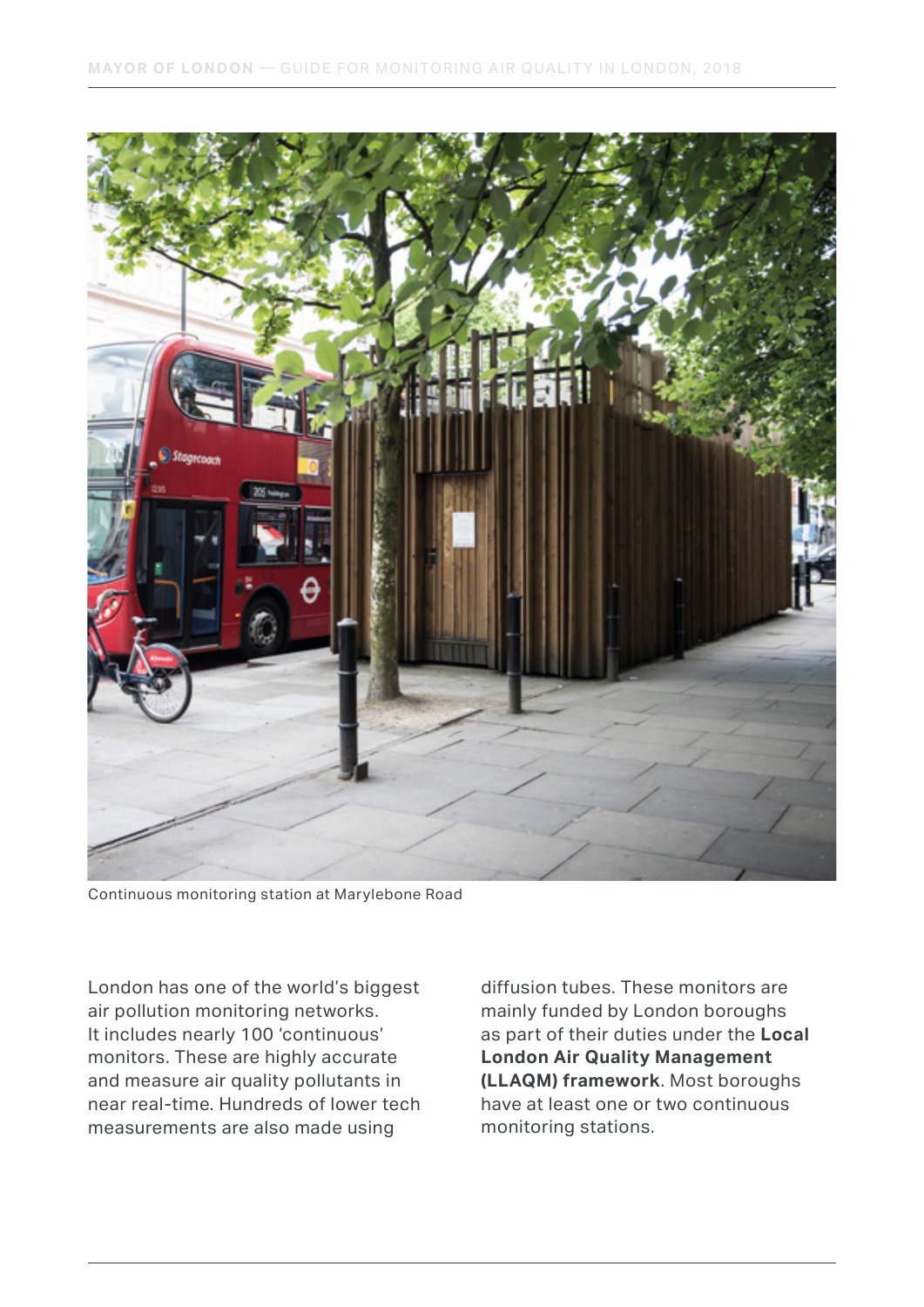

Joining a monitoring study is a great way to promote local air quality

You can view data from the continuous monitors on the **[Londonair](https://www.londonair.org.uk/LondonAir/Default.aspx)** and **[Air](http://www.airqualityengland.co.uk/)  [Quality England](http://www.airqualityengland.co.uk/)** websites. It can be hard to find places to put these monitors due their size and need for power supply. They are also expensive to run. This limits the number of continuous monitors, and thus coverage of the network. However, this monitoring

can be supplemented and extended using low-cost air quality monitors and sensors. These cheaper monitors are not as accurate. However, they are far smaller, cheaper and easier to use. Joining a monitoring study is a great way to engage in active environmental monitoring and help set the local air quality agenda.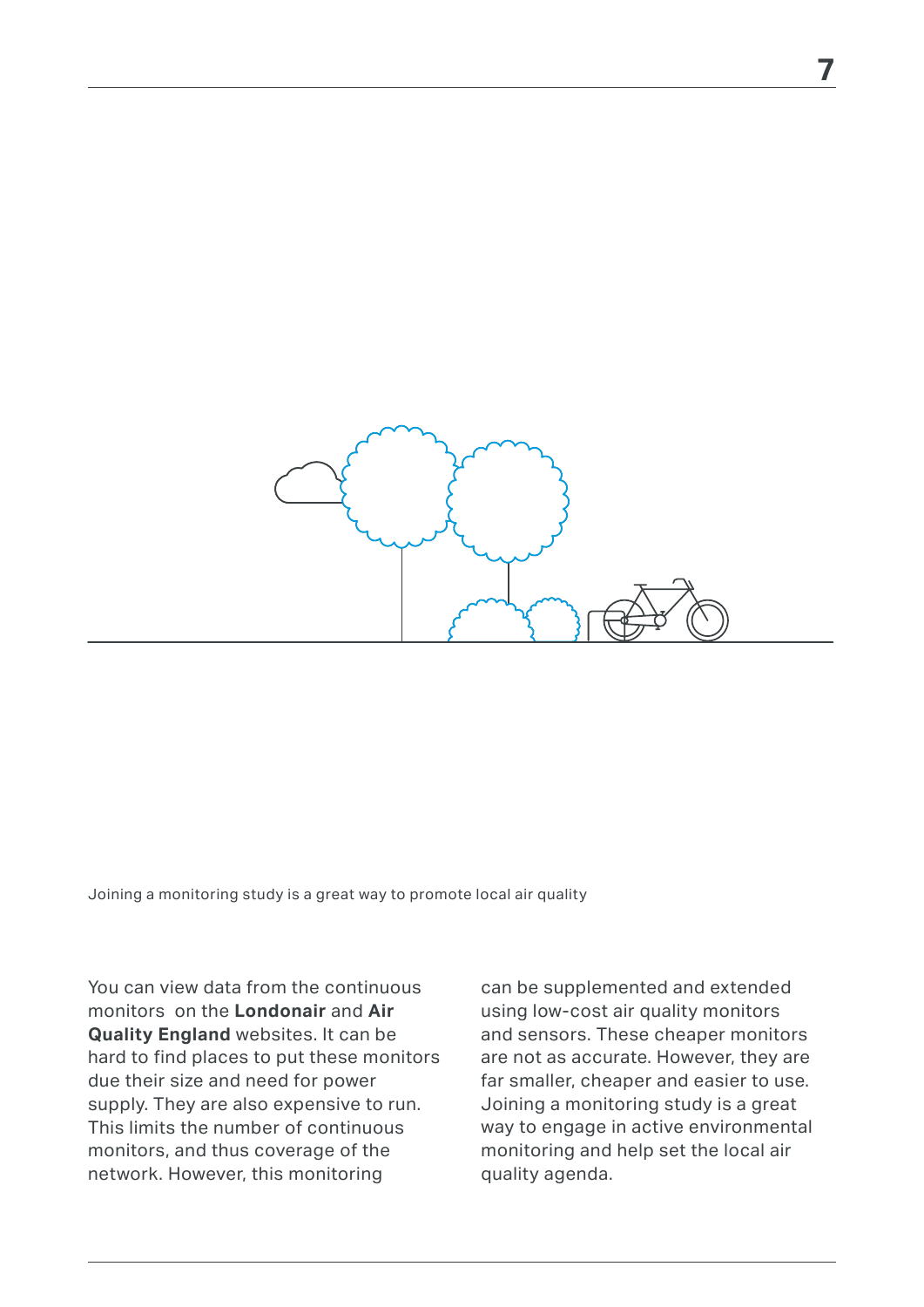#### **SITING**

Where air quality monitors are sited is very important. Monitors located as little as 5m apart can return very different measurements as pollution levels vary hugely over both time and space. This section outlines points to consider when placing your monitors, and the different types of monitoring sites. The most important consideration, especially in cities like London, is the how near monitors are to emissions sources. In London, pollution hotspots mainly occur near busy roads. So most monitoring sites are categorised as kerbside, roadside or urban background. A description of each site type is given later in this guidance. For a monitoring campaign to be successful, you should aim to combine all three site types.

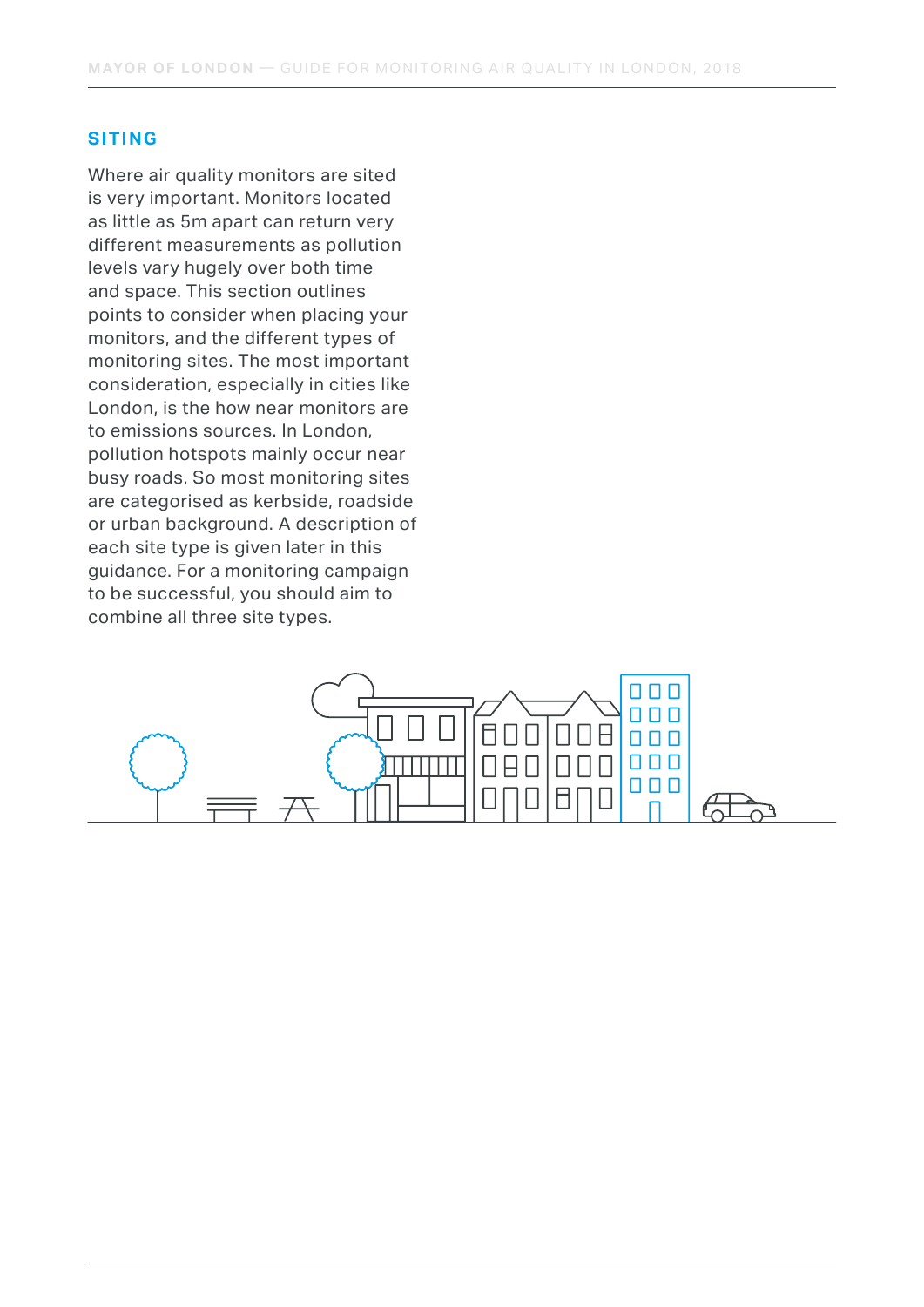

How busy a road is can give you a good idea of pollution levels. However, you must remember that the highest concentrations of pollutants don't always occur by the busiest roads. Whether the air can flow freely can be a huge factor in ambient pollution. For example, a dual carriageway in open countryside may have lower concentrations than

a single carriageway road lined by tall buildings. This is known as the street canyon effect. Similarly, wind speed and direction can also have a big impact on pollution. These factors help to explain why levels of pollution vary so much in different parts of the city.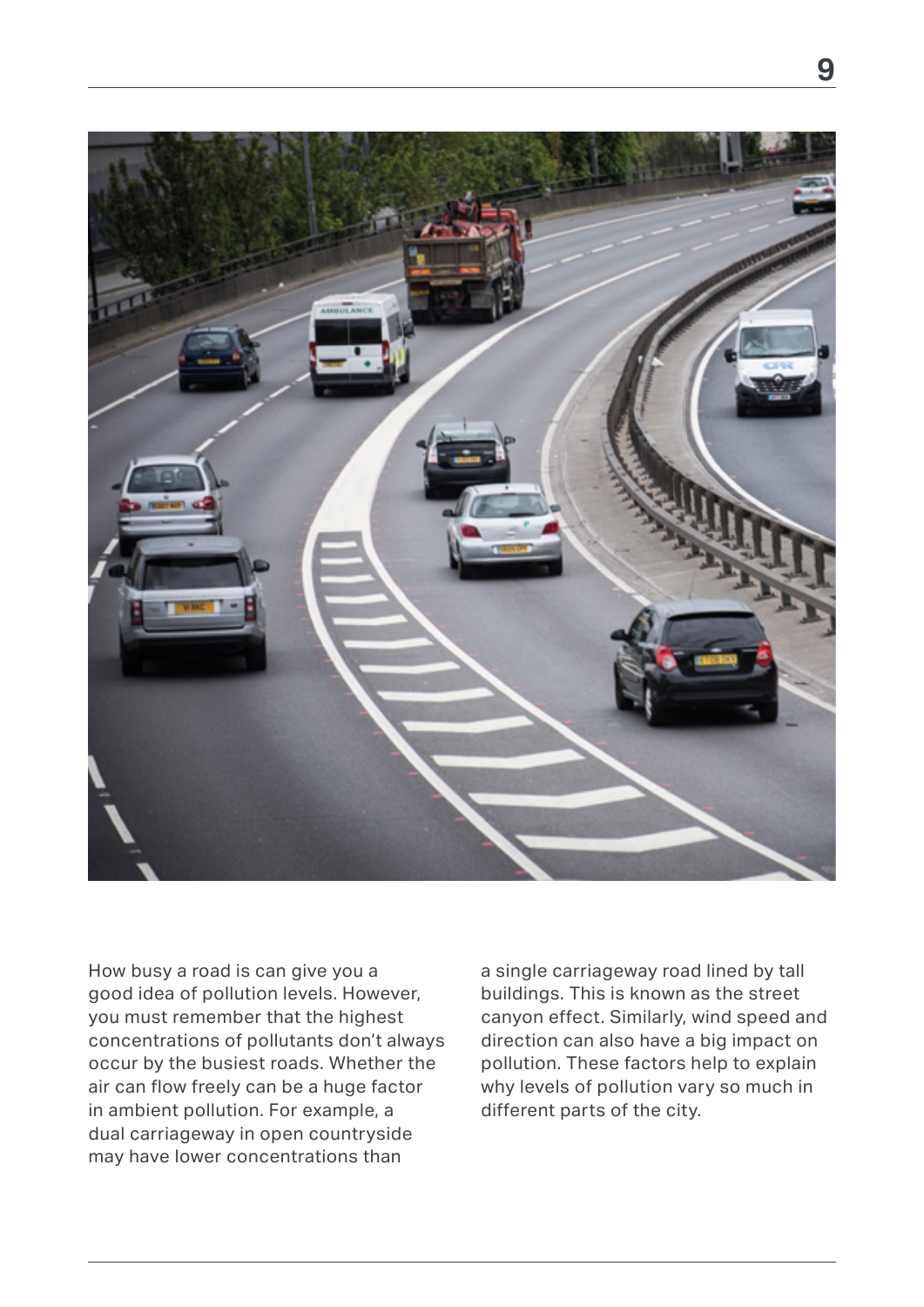

When choosing where to put your monitors, how much pollution the public is exposed to should be a deciding factor. Public exposure is highest in areas where lots of people (like pedestrians, cyclists, drivers, bus passengers, schoolchildren) are near to emission sources (like cars) and thus high concentrations of pollutants. As well as the Londonair website, the

Mayor produces pollutant concentration maps of the city within the London Atmospheric Emissions Inventory **[\(LAEI\)](https://data.london.gov.uk/dataset/london-atmospheric-emissions-inventory-2013)**. Concentration maps and **[air](https://data.london.gov.uk/dataset/laei-2013-london-focus-areas)  [quality focus areas](https://data.london.gov.uk/dataset/laei-2013-london-focus-areas)** can help you to identify pollution hotspots. These maps, along with local knowledge, can help you choose the location of your monitoring sites.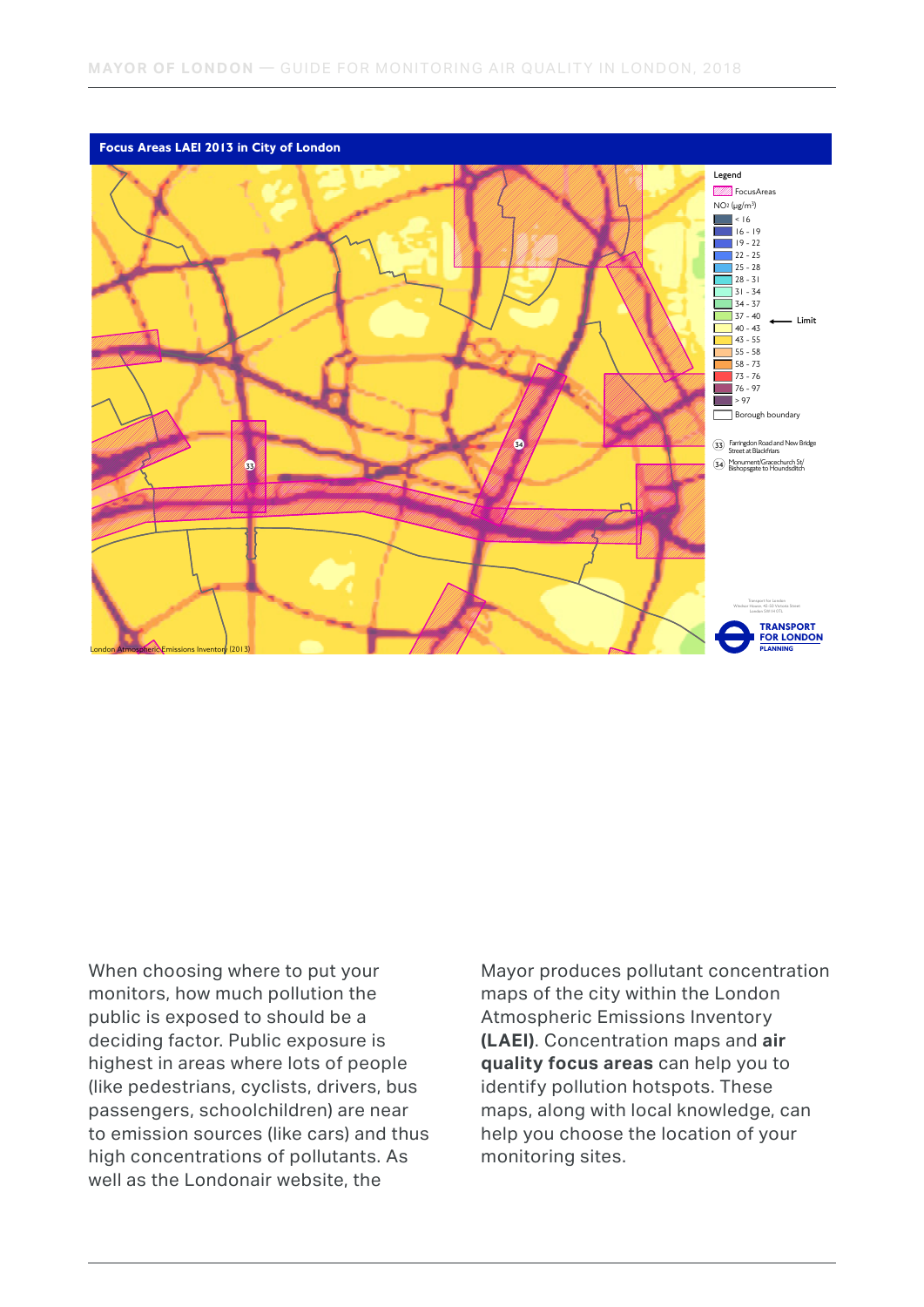#### **TYPES OF MONITORING SITES Kerbside monitoring:**

Kerbside sampling sites are within 1m of the kerb of a busy road. These sites will probably return the highest readings in your study. These measurements will be dominated by road traffic emissions. Due to how near the road they are, the concentrations shown will usually be higher than what public is exposed to. The monitor would usually be mounted to kerbside railings or street furniture.

# $\mathop{=}\,$

#### **Roadside monitoring:**

Roadside sites are within 1 – 5m of a busy road and ideally located at breathing height. They give a better idea of public exposure than kerbside sites. Roadside sites are useful for identifying potential health hazards from traffic hotspots especially those frequented by large numbers of pedestrians. Roadside monitors are usually mounted on lampposts or road signs.



#### **Urban background:**

Background sites should not be dominated by one single nearby pollution source. In London, traffic is the main source to watch out for. You should also be aware of nearby construction sites, flumes for gas boilers or diesel generators, petrol stations, multi-storey car parks and airports. Background sites should be at least 50m away from any of these large sources, and more than 30m from busy roads (roads with over 30,000 vehicles per day, for example, an A road like Wandsworth Bridge Road). They should also be more than 10m away from a main road and 5m away from anywhere vehicles stop with their engines idling. Quiet roads within residential areas, schools and other public buildings can

be used as background sites if open space is not available. However, the monitor must always be more than 1m from the kerb. The benefit of urban background sites is they're usually representative of all the other urban background locations within an area of several km2.

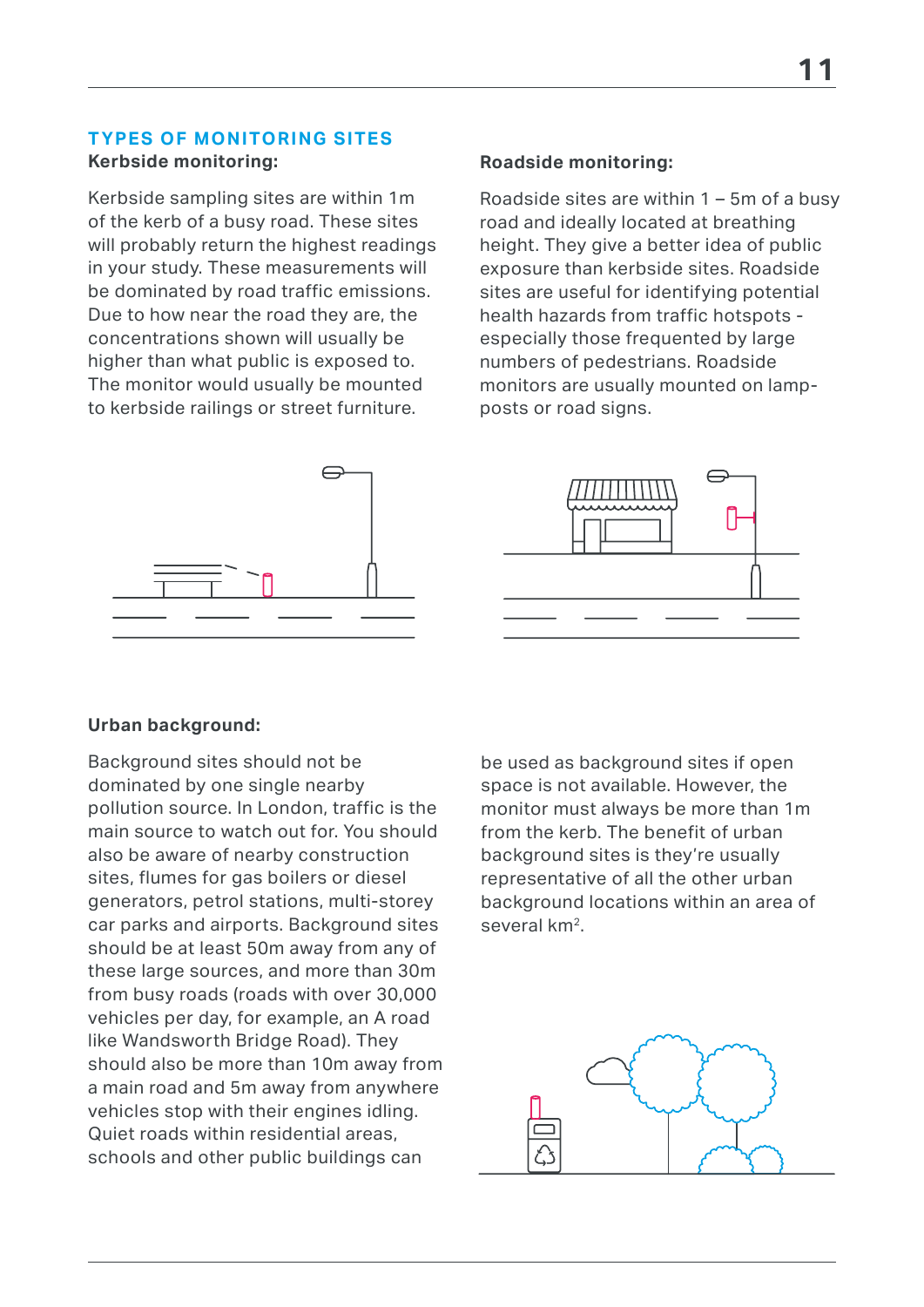#### **MONITORING FOR A SPECIFIC PURPOSE OR SCHEME**

Sensors and monitors can also be a good way to measure the air quality impact of specific changes. Examples include replacing a lane of traffic with a cycle lane, installing a green wall or a 'no idling' scheme outside a school. Likewise, they can monitor an increase in air pollution due to a new source, like a large construction site. However, it is hard to measure pollutant concentrations and what influences them. That means it can be very tough to measure a single change, especially if it is small.



The most important thing for this kind of study is to establish the 'baseline' level of concentrations. This means taking measurements before the scheme for enough time to determine what the pollutant concentrations were before. By doing this you will be able to later attribute any improvement (or deterioration in air quality) to the new scheme (or source). The longer the baseline period of the study, the more trustworthy the findings will be. The minimum period you should do this for is three months, but 12 months is better. Pollution varies by season so it may be hard to separate the effect of weather from the impacts of the new scheme.

That's why your baseline study should be a full year, or 3-6 months at the same time of year to the main measurement study. A baseline study from a cold, wet winter will be no use if the main study is in a hot, dry summer. There would be too many other factors at play.

#### **Carry out the baseline study 12 months before**

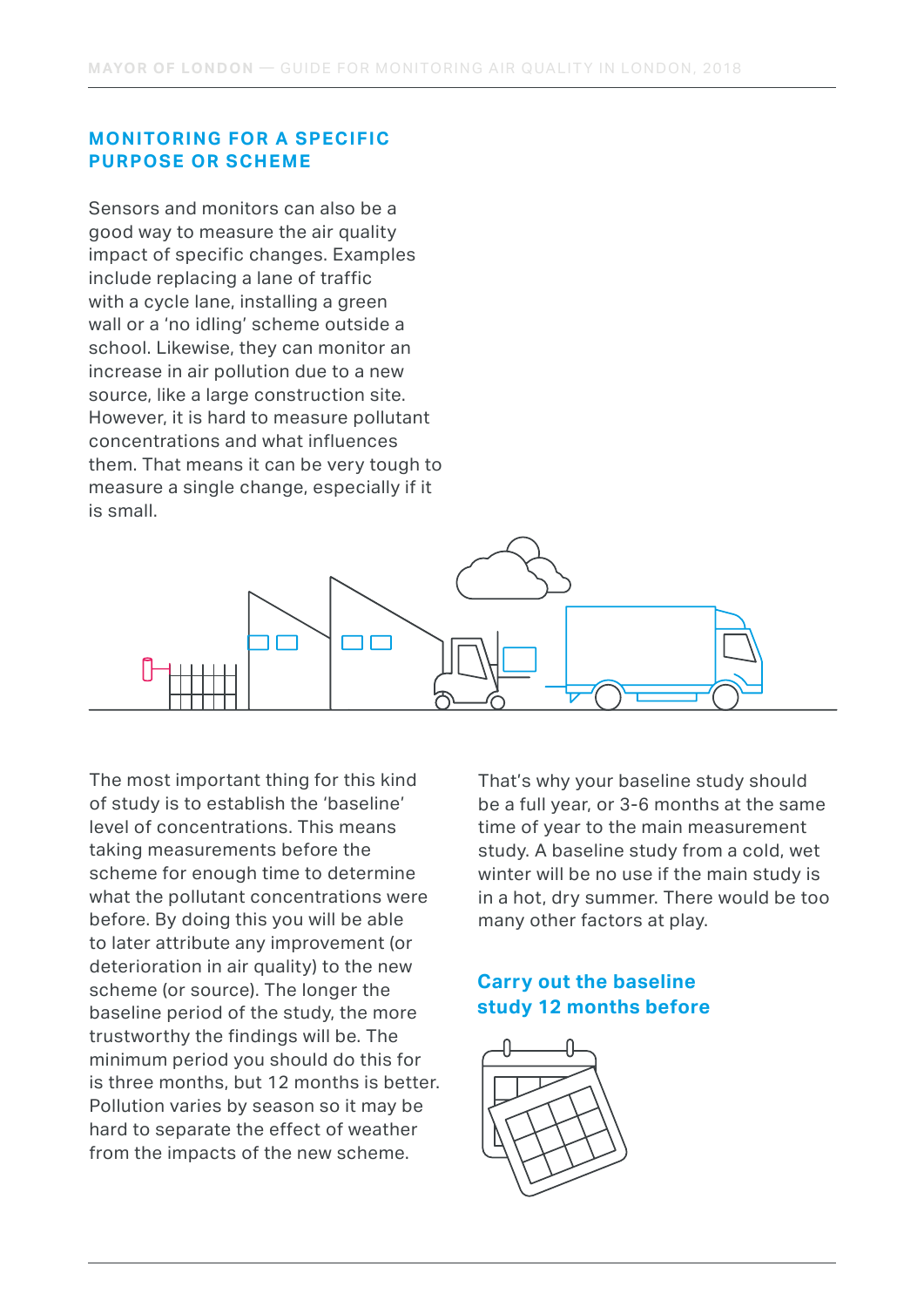The monitors must be placed at the same location during the baseline study and main study. Many of the same siting rules apply as stated previously. However, if you are monitoring something specific you should try and place the monitors in locations where the change would have the biggest impact. For example, if a lane of motor traffic was being turned into a cycle lane you'd put a monitor on the kerb/ roadside of the side being converted. If you have multiple monitors, you can then place them at equal distances from this central point. This way you would also capture the any concentration changes in the surrounding area.

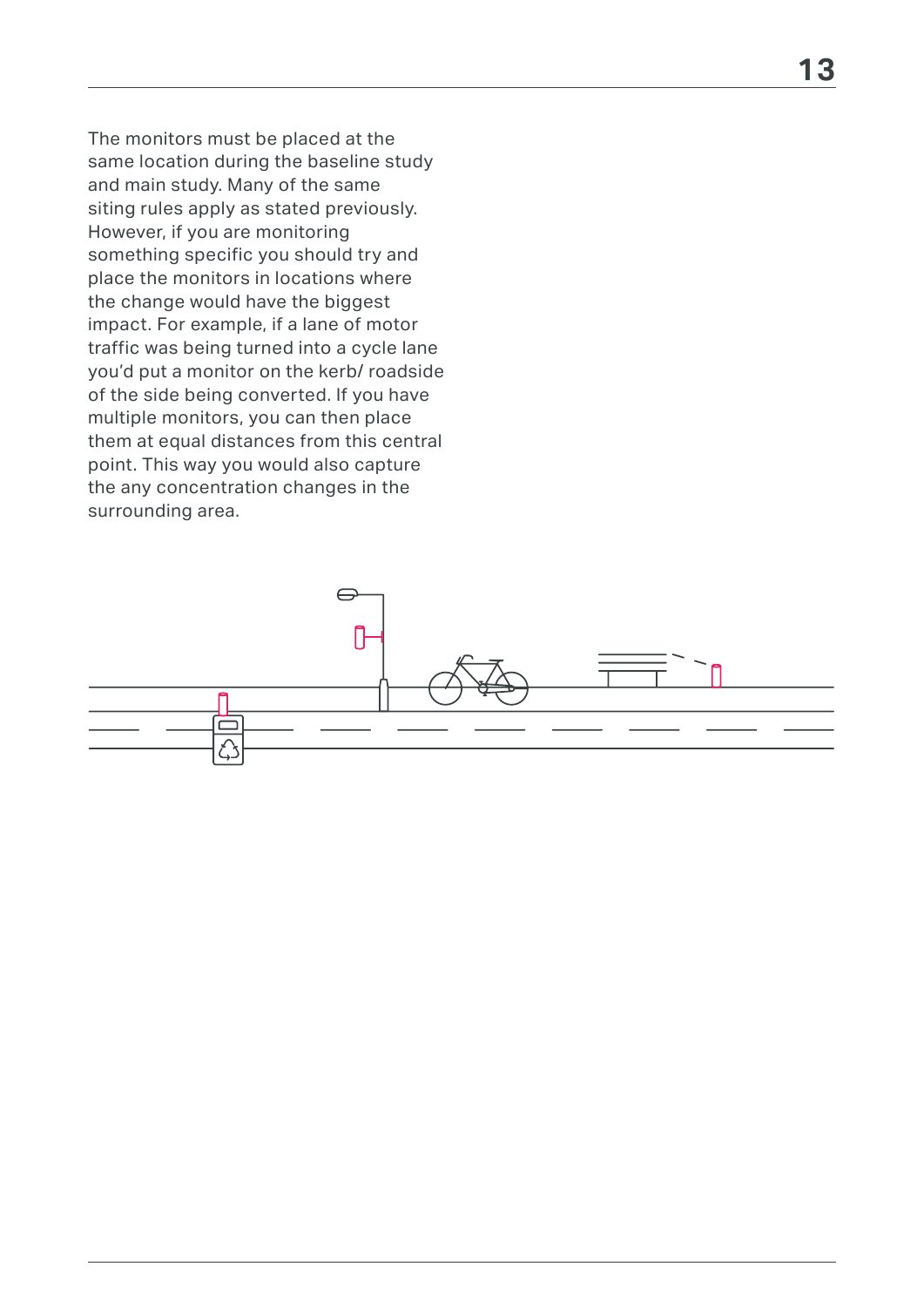Once you have both sets of results, depending on the type of monitor you have, compare hourly, daily or monthly average concentrations. If you have daily and hourly averages, make sure you compare the same time period from both studies (compare a Monday to a Monday). It might be possible to see an increase / decrease between the baseline and main study. However, be aware the impact of one change is likely to be hard to pick up using the monitors available to you. Even with the most accurate monitors, improvements in air quality can be difficult to detect without long-term studies (years as opposed to months) and complex analysis. This is because pollutant concentrations depend on so many factors (wind, weather, background pollution from other countries) that you have no control over. If you find an increase between the baseline and main study when you expected a decrease it doesn't mean your scheme has failed and vice versa.



**Even with the most accurate monitors, improvements in air quality can be difficult to detect**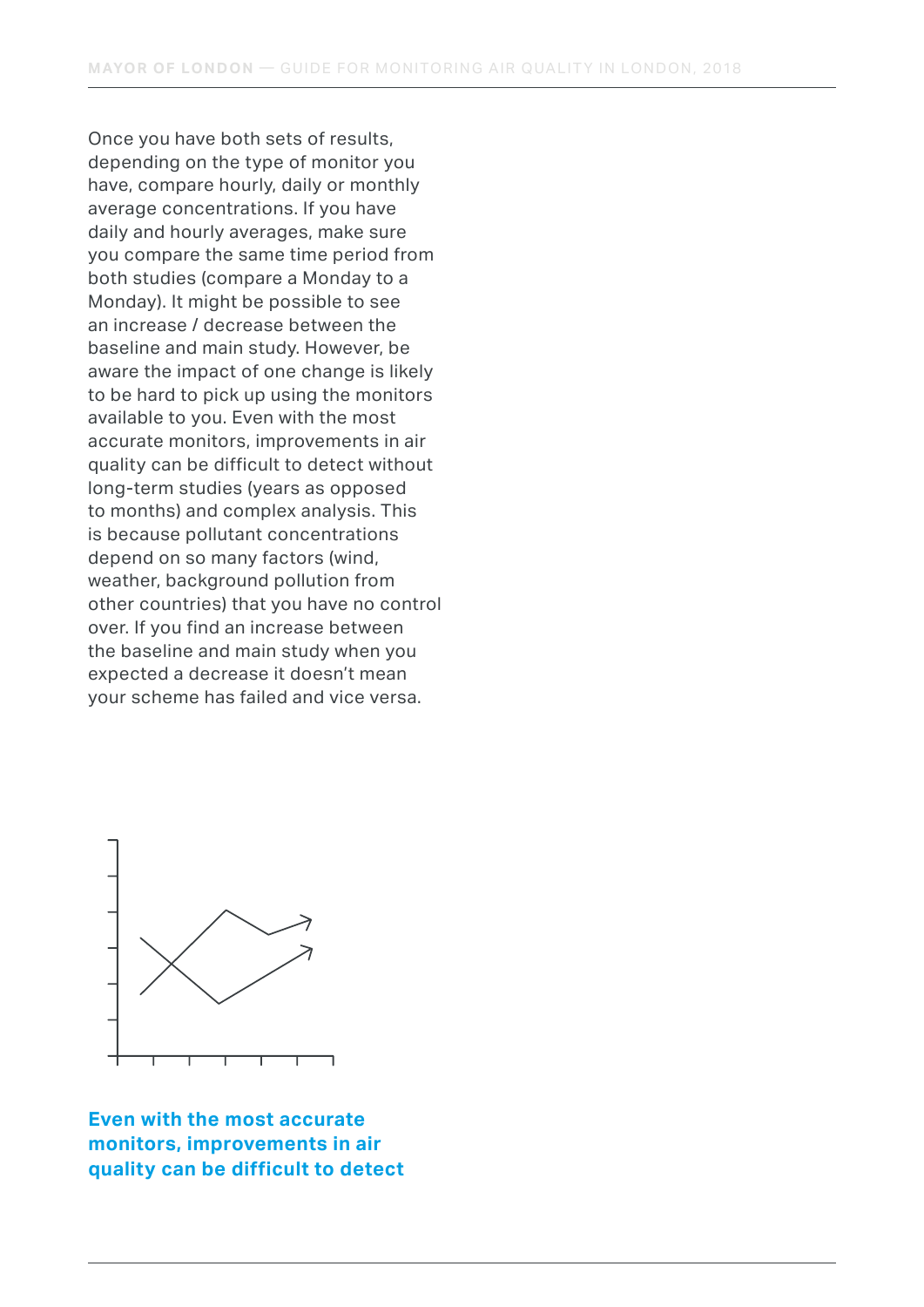#### **DIFFUSION TUBES (NITROGEN) DIOXIDE, NO2)**

A diffusion tube is essentially a small plastic test tubes that contain a material that reacts with  $NO<sub>2</sub>$  in the air. Diffusion tubes are already used by councils to complement automatic monitoring data. They are a cheap and effective tool for measuring nitrogen dioxide  $(NO<sub>2</sub>)$ . Each tube costs less than £10 including analysis afterwards. Diffusion tubes are prepared by a laboratory, used in the measurement study and then returned for analysis. Because of the low-cost of the tubes, measurements can be taken simultaneously at multiple locations in the same area.

The tubes are clear plastic with rubber stoppers at each end. They contain a steel mesh coated with a chemical which absorbs NO<sub>2</sub>. When the tube is opened (by removing one of the rubber stoppers) the coated steel mesh is exposed to the air and absorbs  $NO<sub>2</sub>$ . The ideal duration of exposure for each tube is between 2-4 weeks. As NO<sub>2</sub> concentrations vary by season it is recommended diffusion tube monitoring programmes span a full year (that is twelve 4-week exposures). Tubes should be stored in a fridge both before and after exposure. Tubes should be clearly numbered with a waterproof pen or weatherproof label. Each number should correspond to a different location and period of exposure. You must keep a good record of your labelling as this is essential for interpreting your results from the lab. Make note of the exact GPS coordinates of each monitoring site. These are easy to find using free mapping tools online, like Google maps.

#### **Diffusion tube**



#### **Carefully label locations on each tube**

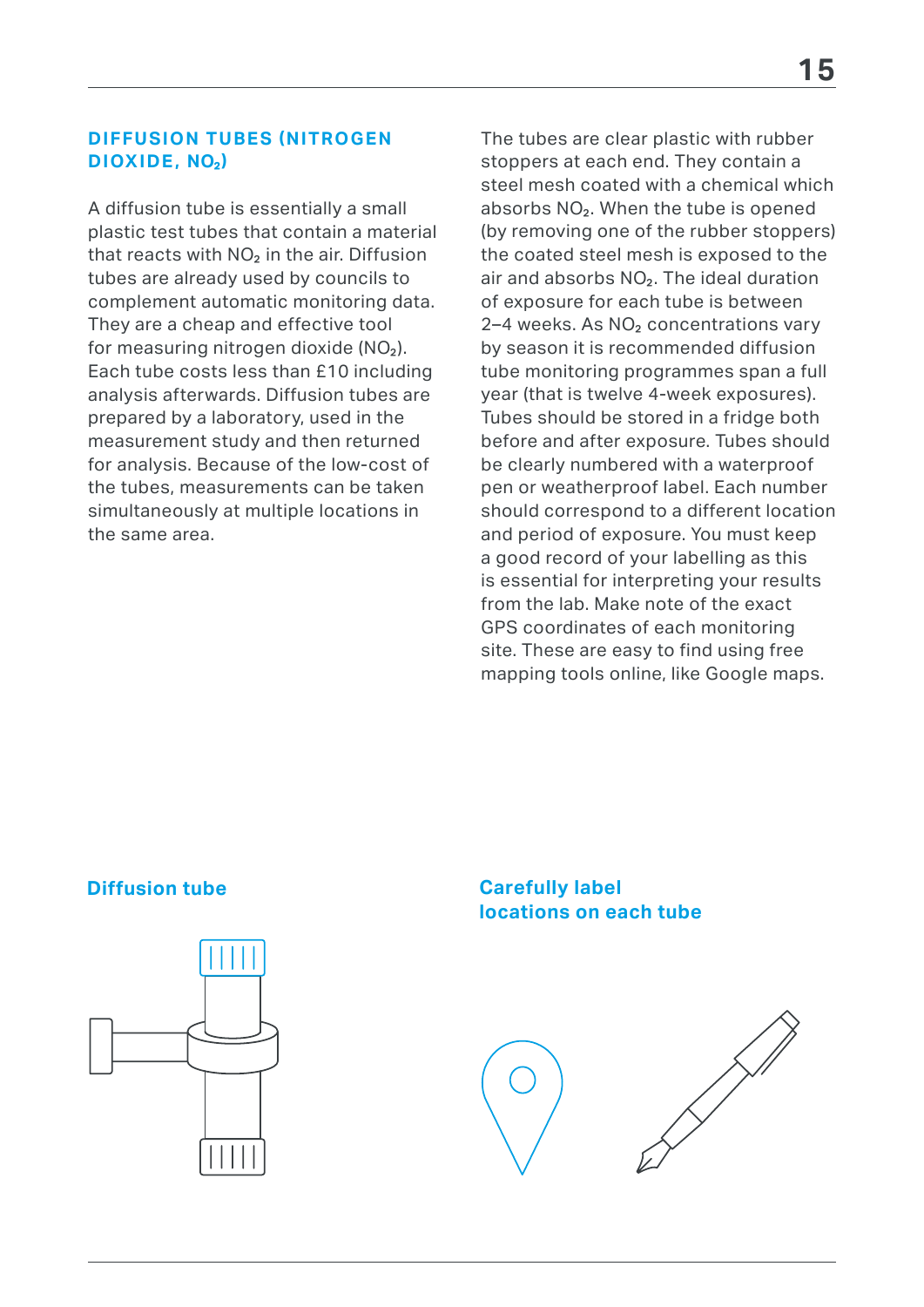#### **THINGS TO BE AWARE OF WHEN CHOOSING MONITORING SITES FOR THE TUBES**

It is import the immediate area around the tube is open enough to allow air to flow into it. If air does not flow freely into the tube, the resulting measurement may be an underestimate. Neither should tubes be placed in locations where turbulence from passing vehicles can distort the air flow around the tube, as this can lead to an overestimate. Tubes should ideally be placed at breathing height. However, to reduce the risk of tampering or theft in busy locations it is recommended they be placed 2–4 m above the ground. All tubes in the

same monitoring campaign should be placed at the same height. Emission concentrations typically fall with height. Be aware tubes placed far above street level may underestimate public exposure. Tubes should always be installed vertically with the open end pointing downwards. You should also know that some surfaces, such as walls, act as an  $NO<sub>2</sub>$  sink. They may reduce concentrations immediately next to the surface, resulting in an underestimate. For this reason, tubes should not be directly affixed to surfaces. There must be a spacer block of at least 5cm between the surface and the tube. You can get spacer blocks from the lab which prepared your tubes.



#### **Tubes should ideally be placed at breathing height**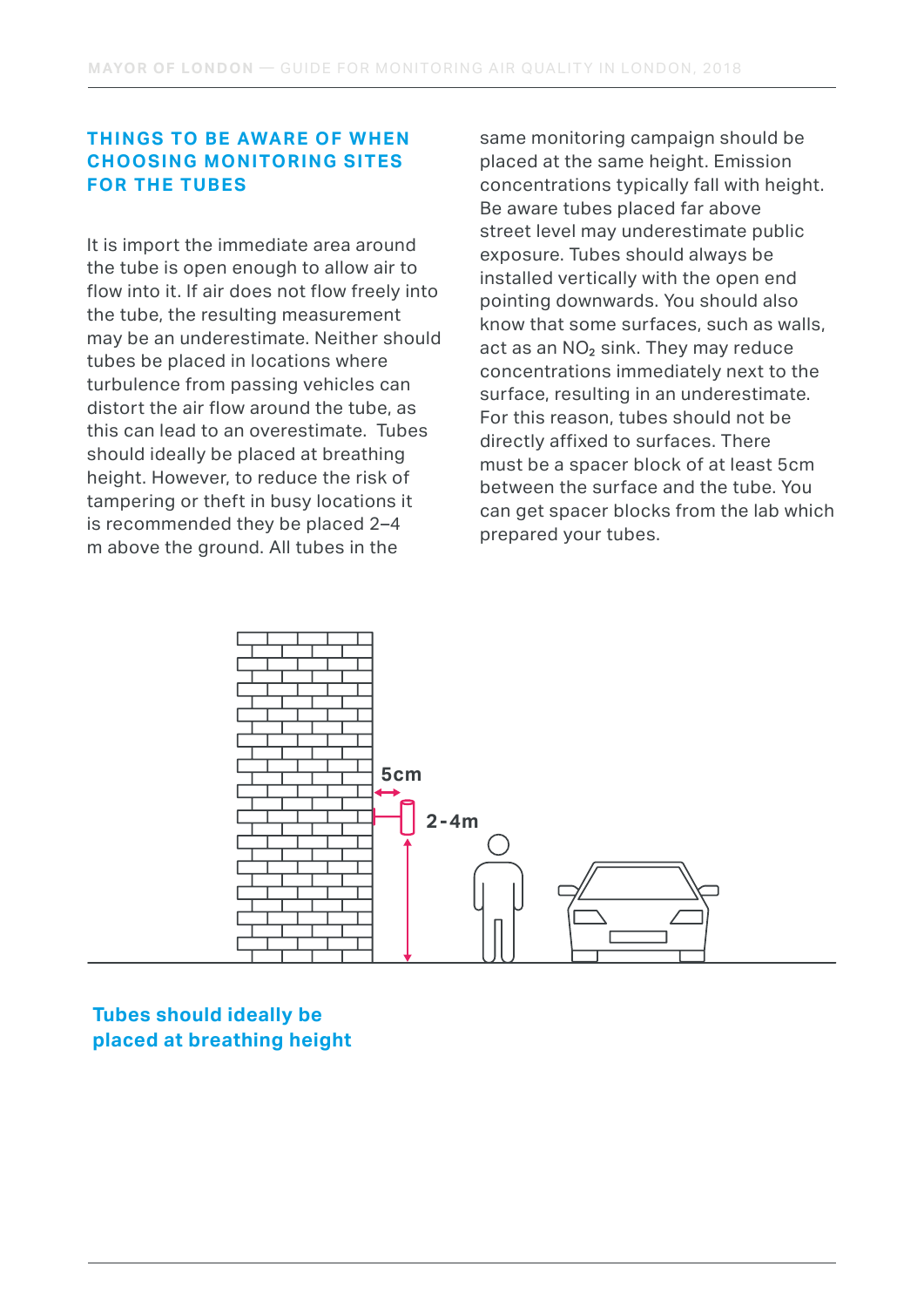#### **INTERPRETING YOUR RESULTS**

When you've completed your study, return the tubes to the lab. The lab technicians measure how much  $NO<sub>2</sub>$  has been absorbed by the mesh. Knowing the length of exposure and the total NO<sub>2</sub> absorbed they can calculate an average NO<sub>2</sub> concentration for the exposure period. The measurements are expressed in micrograms per cubic metre ( $\mu$ g m<sup>-3</sup>). This is a time specific average. If your monitoring campaign spans a year you can take the average of all 12 months to calculate the annual average. If your study does not span a full year, here is some **[guidance to help](https://www.london.gov.uk/sites/default/files/llaqm_technical_guidance_llaqm.tg_16.pdf)  [you annualise your measurements](https://www.london.gov.uk/sites/default/files/llaqm_technical_guidance_llaqm.tg_16.pdf)**.

#### **The lab technicians measure how much NO2 has been absorbed**



Diffusion tubes do not have the same time resolution as the automatic monitors. They are also considerably less reliable. The main limitation of diffusion tubes is they can report large over or underestimates. This is known as bias. It is very important that the bias in any diffusion tube study is identified and the measurements adjusted accordingly before results are reported. Fortunately, there is an easy way to remove the bias from your measurements. Bias will be roughly constant across all tubes from the same laboratory, prepared the same way in any year. You can find out the bias of the tubes in your study by comparing with similar studies. You will find these recorded in the National Diffusion Tube Bias Adjustment Factor Spreadsheet. This contains adjustment factors calculated from diffusion tube studies across the UK. To remove the bias from your measurements, multiply each one by the bias adjustment factor in the farright column.

#### **Remember to multiply results by the Bias Adjustment Factor**



Annualised bias-adjusted results can then be compared to the EU air quality limit value of 40  $\mu$ g m<sup>-3</sup>. That is the legal limit for the annual average  $NO<sub>2</sub>$ concentrations set by the EU for the protection of human health.

For more detail and a worked example see the **[London Local Air Quality](https://www.london.gov.uk/sites/default/files/llaqm_technical_guidance_llaqm.tg_16.pdf)  [Management Technical Guidance 2016](https://www.london.gov.uk/sites/default/files/llaqm_technical_guidance_llaqm.tg_16.pdf)**.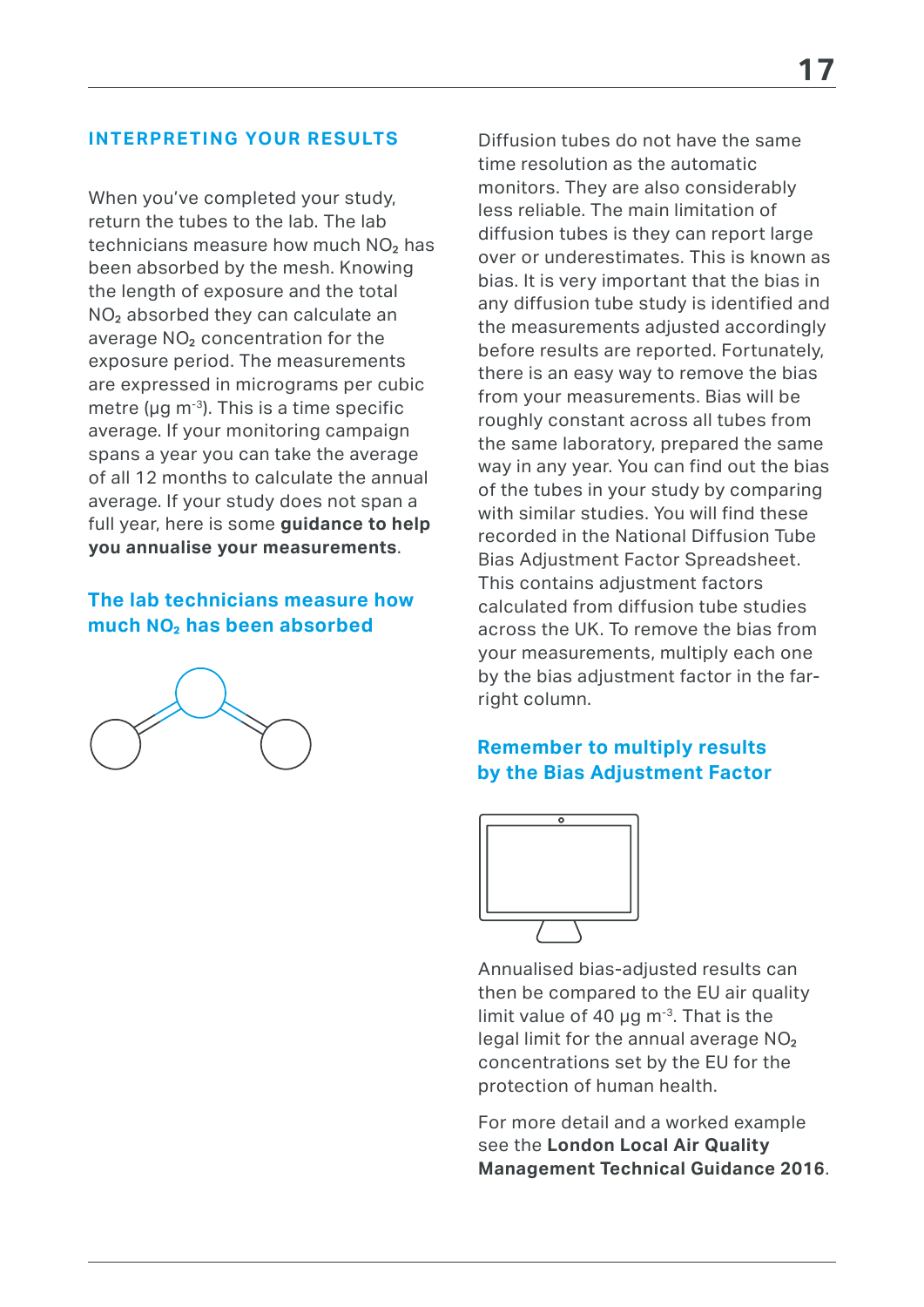

#### **Low cost sensors can measure a wide number of pollutants**

#### **LOW-COST SENSORS (PARTICULATE MATTER)**

In recent years, there has been a growing market for low-cost air quality sensors. These can be bought online for as little as £150. Sensors have been developed to measure a wide number of pollutants including  $NO<sub>2</sub>$ , particulate matter (PM), ozone  $(O_3)$  and carbon monoxide  $(CO)$ . When choosing a sensor to buy, you must remember that not all are equally reliable. Also, some sensors that measure multiple pollutants are reliable for some pollutants but not for others. Here is some guidance from the Air Quality Sensor Performance Evaluation Centre **[\(AQ-SPEC\)](http://www.aqmd.gov/aq-spec/home)**. This independent testing of the most popular low-cost sensors shows they are not yet able to reliably measure  $NO<sub>2</sub>$ . If you want to measure  $NO<sub>2</sub>$  then a diffusion tube study is still recommended, until the sensors are proved more reliable.



However, please note that this is a rapidly evolving market. We hope some of the emerging sensors will fill this gap soon.

Very few of the sensors tested gave reliable measurements for  $PM_{10}$ . Many did provide accurate results for  $PM<sub>2.5</sub>$ . PM<sub>2.5</sub>, refers to particulate matter less than 2.5 micrometres in diameter. These tiny particles, along with  $NO<sub>2</sub>$ , are responsible for the worst health effects linked with poor air quality. Shop around and look for independent reviews of the different sensors available and make sure they are reliable for the pollutant you're interested in. The Mayor's latest Environment Strategy announced he will establish a process for accrediting monitors for different purposes. When choosing a siting location for your sensor, do follow the advice given above and remember the sensors are more valuable than diffusion tubes. That means there is more risk of theft or damage. Try to place the sensor somewhere it won't attract attention. Unlike diffusion tubes, sensors give readings in near real time and don't need to go to a lab. Some sensors will send the results via wi-fi to a smartphone app. Others will require you to download results after the measurement study. Real-time data means it's easier to scrutinise trends and measurements can be compared more easily to automatic monitoring data. It also means the measurement period can be shorter than the month required by diffusion tubes.

**Some sensors will send the results via wi-fi to a smartphone app**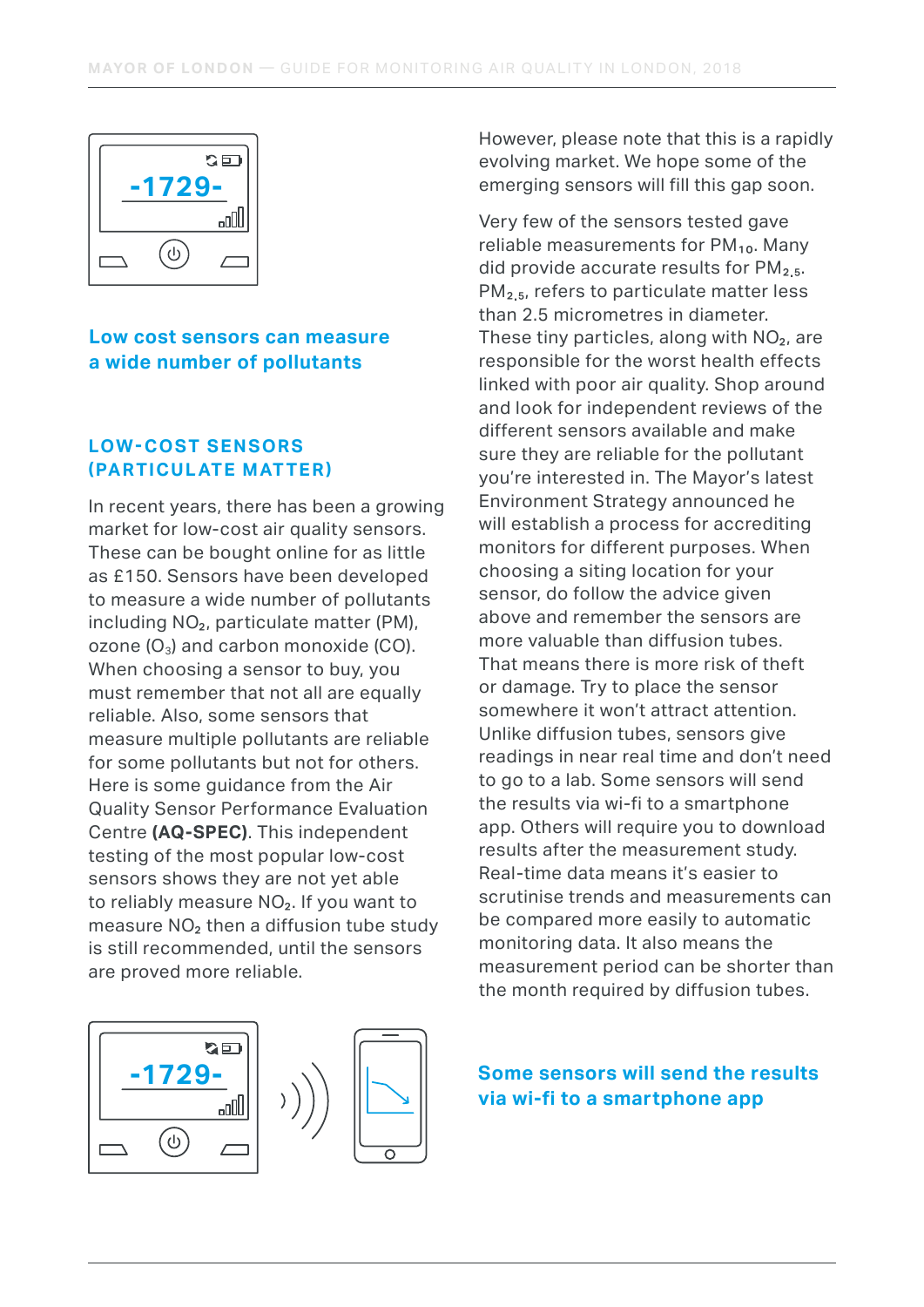It is important to choose the right sensor for your purpose. Some sensors are suitable for indoor and outdoor use. Others can only be used indoors. For outdoor studies, you may prefer to opt for a sensor with a battery rather than a mains power supply.



If you do choose an outdoor sensor you can check its reliability with a colocation study. This is a good way to verify sensor measurements against a more reliable monitor. In London, you can use one of the automatic monitors from the city's network. To do this you mount your sensor within 1m of the inlet of a continuous monitor. You can

then compare your results over the same period looking at the Londonair or Air Quality England websites. The correlation between your sensor and the automatic sensor can be easily quantified using an x-y scatter plot in excel. **This brief video explains how this works: https://www.youtube.com/ watch?v=kiCeJHwpYDQ.** Be sure to match up the measurement averaging period of the sensor and the automatic monitor.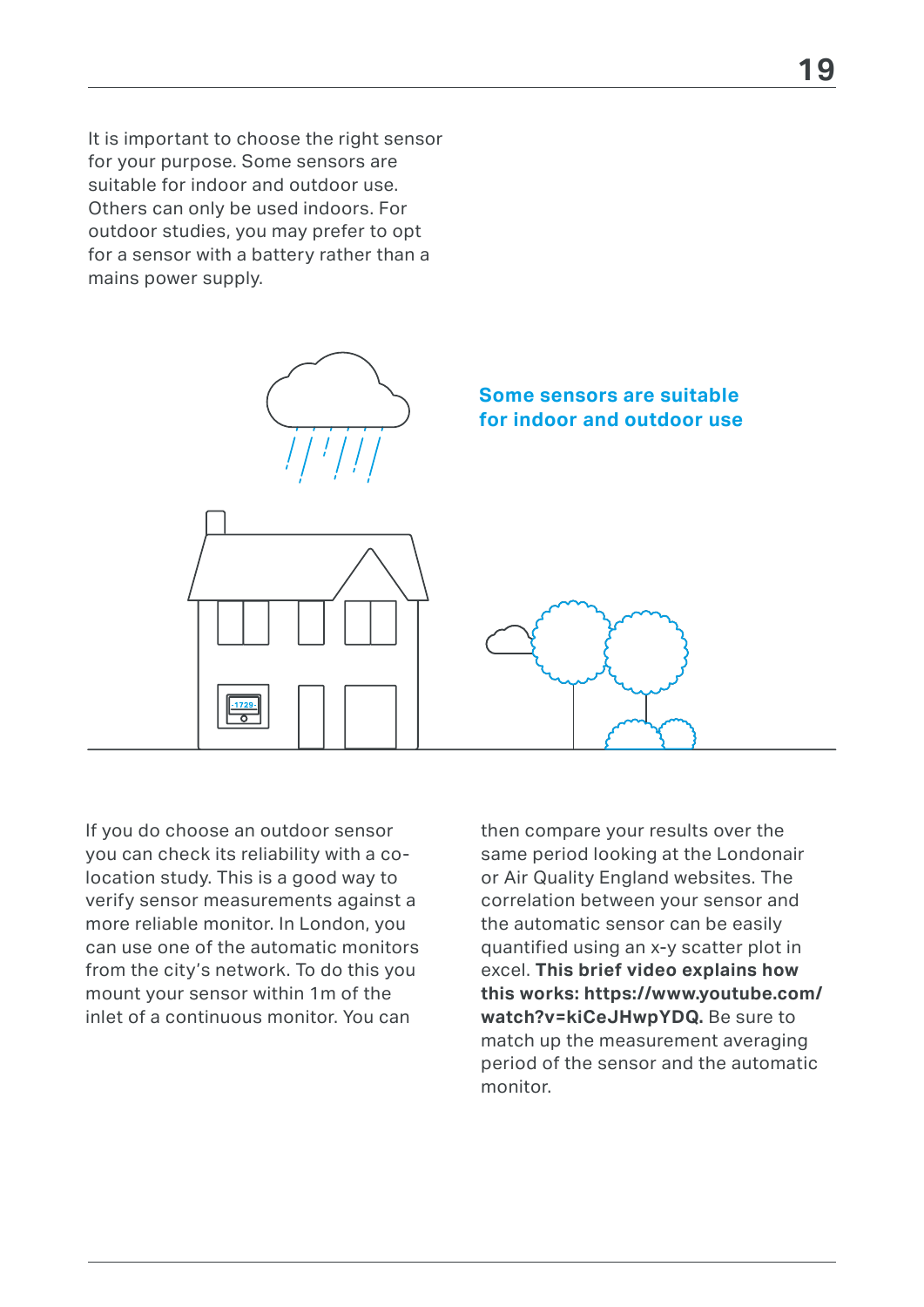Depending on the sensor you choose, the measurements may be reported in µg m-3, parts per billion (ppb) or parts per million (ppm). In the EU, air quality limits values are set in  $\mu$ g m<sup>-3</sup>. If your sensor reports in ppb/ ppm you will need to convert to  $\mu q$  m<sup>-3</sup> to interpret the results. This can be done by multiplying by a simple conversion factor. **[Here is a](https://uk-air.defra.gov.uk/assets/documents/reports/cat06/0502160851_Conversion_Factors_Between_ppb_and.pdf)  [list of conversion factors for different](https://uk-air.defra.gov.uk/assets/documents/reports/cat06/0502160851_Conversion_Factors_Between_ppb_and.pdf)  [pollutants.](https://uk-air.defra.gov.uk/assets/documents/reports/cat06/0502160851_Conversion_Factors_Between_ppb_and.pdf)** As with the diffusion tubes, you can annualise your results to get

an annual average concentration. For PM<sub>2.5</sub> the EU air quality limit to safeguard human health is an annual average of 25 ug m<sup>-3</sup>, although the World Health Organization quideline limit is 10 ug  $m<sup>-3</sup>$ . In London, annual average PM<sub>2.5</sub> concentrations are typically in the midteens. However, they can exceed 18 µg m<sup>-3</sup> at some very busy and congested roadside/junction locations.



**The Mayor has committed to new concentration targets for PM2.5, with the aim of meeting World Health Organisation guidelines by 2030**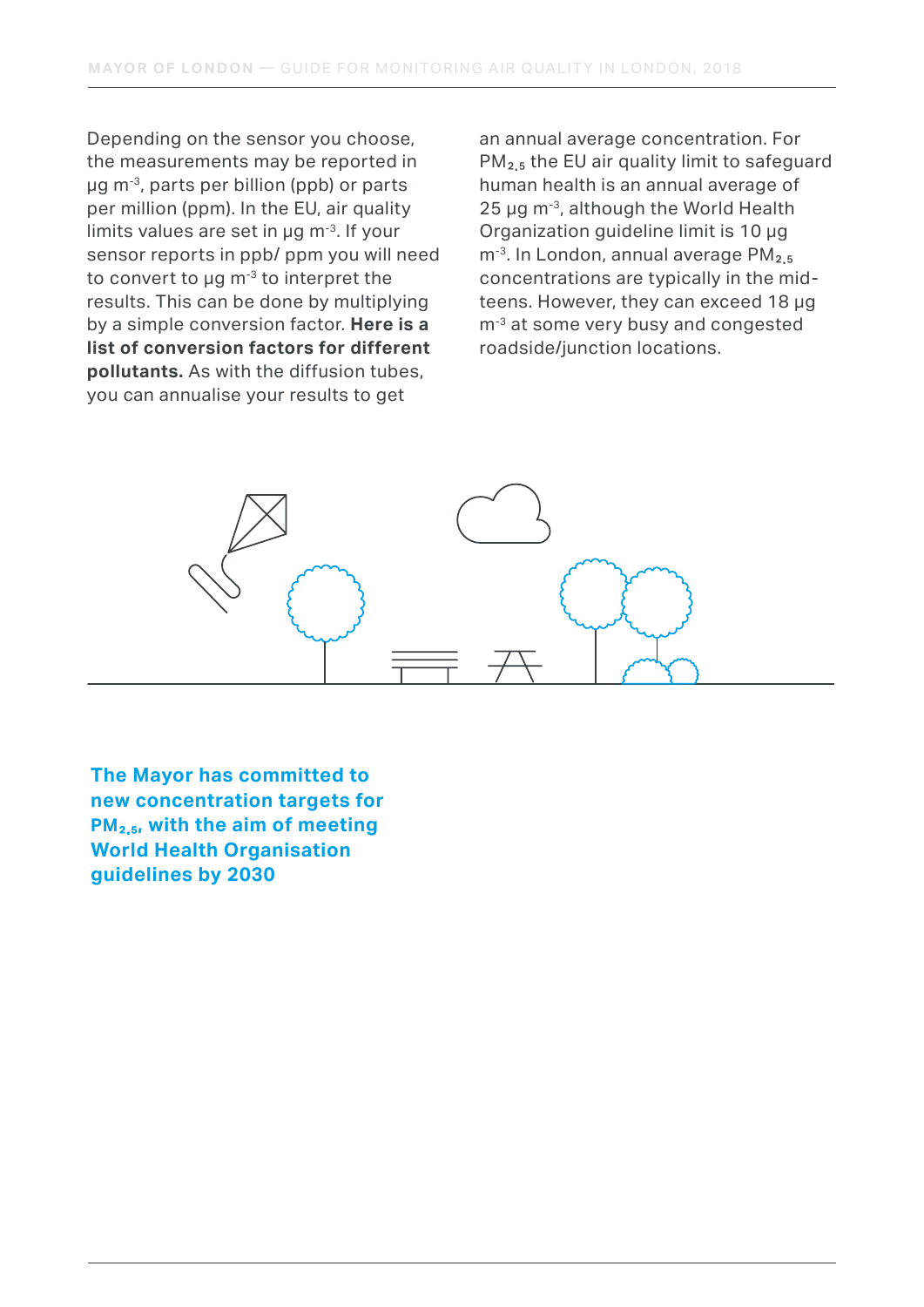### **4 QUESTIONS TO ASK BEFORE BUYING A LOW COST AIR QUALITY SENSOR**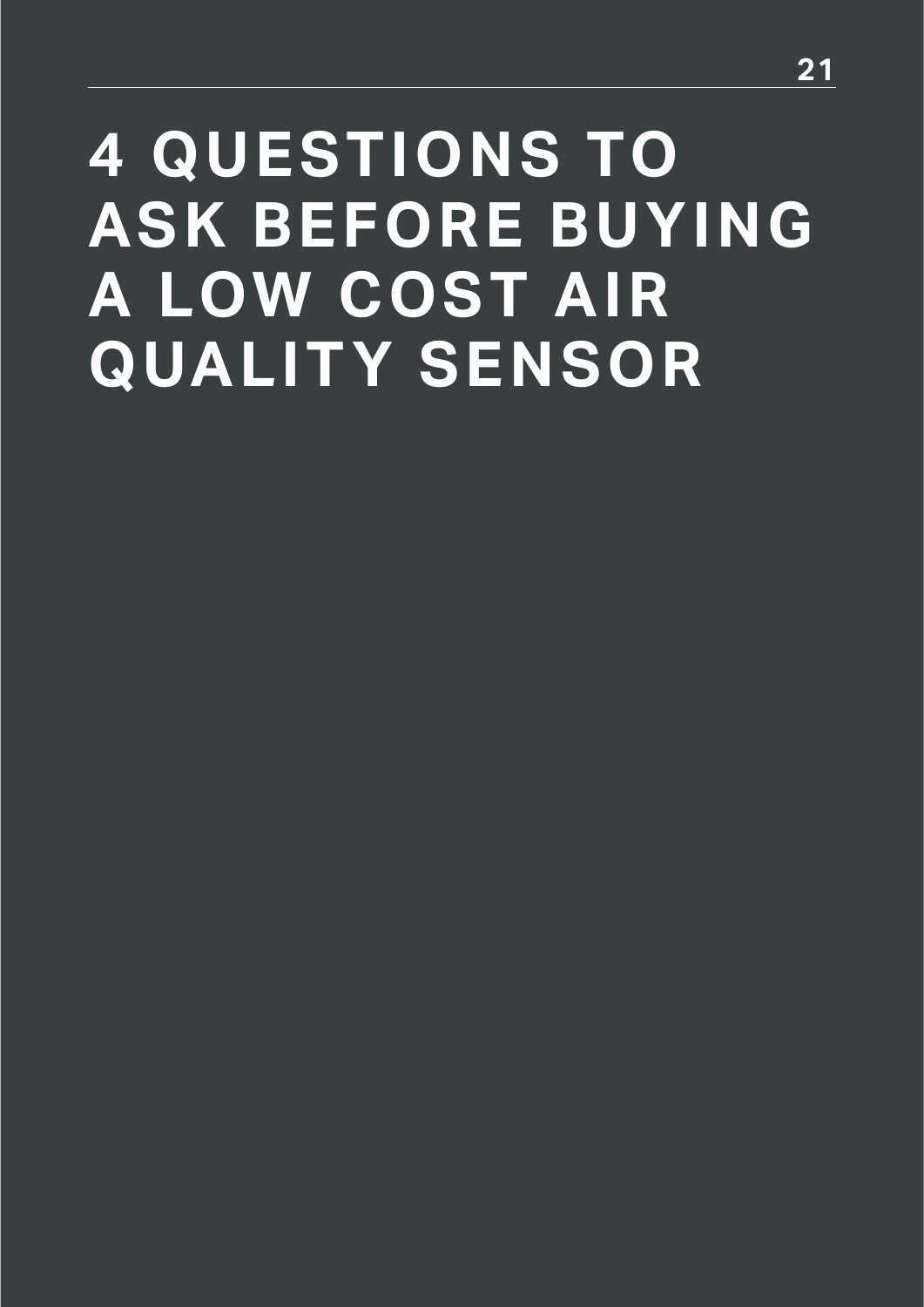### **WHAT'S YOUR CONCERN? 1**

#### **WHAT POLLUTANTS?**

**Find the pollutants you're concerned about by determining the sources near you**

**Particulate Matter**

Gases (NO<sub>2</sub>)



**on mains electricity**



**Indoors Monitors run Cutdoors** Must be waterproof

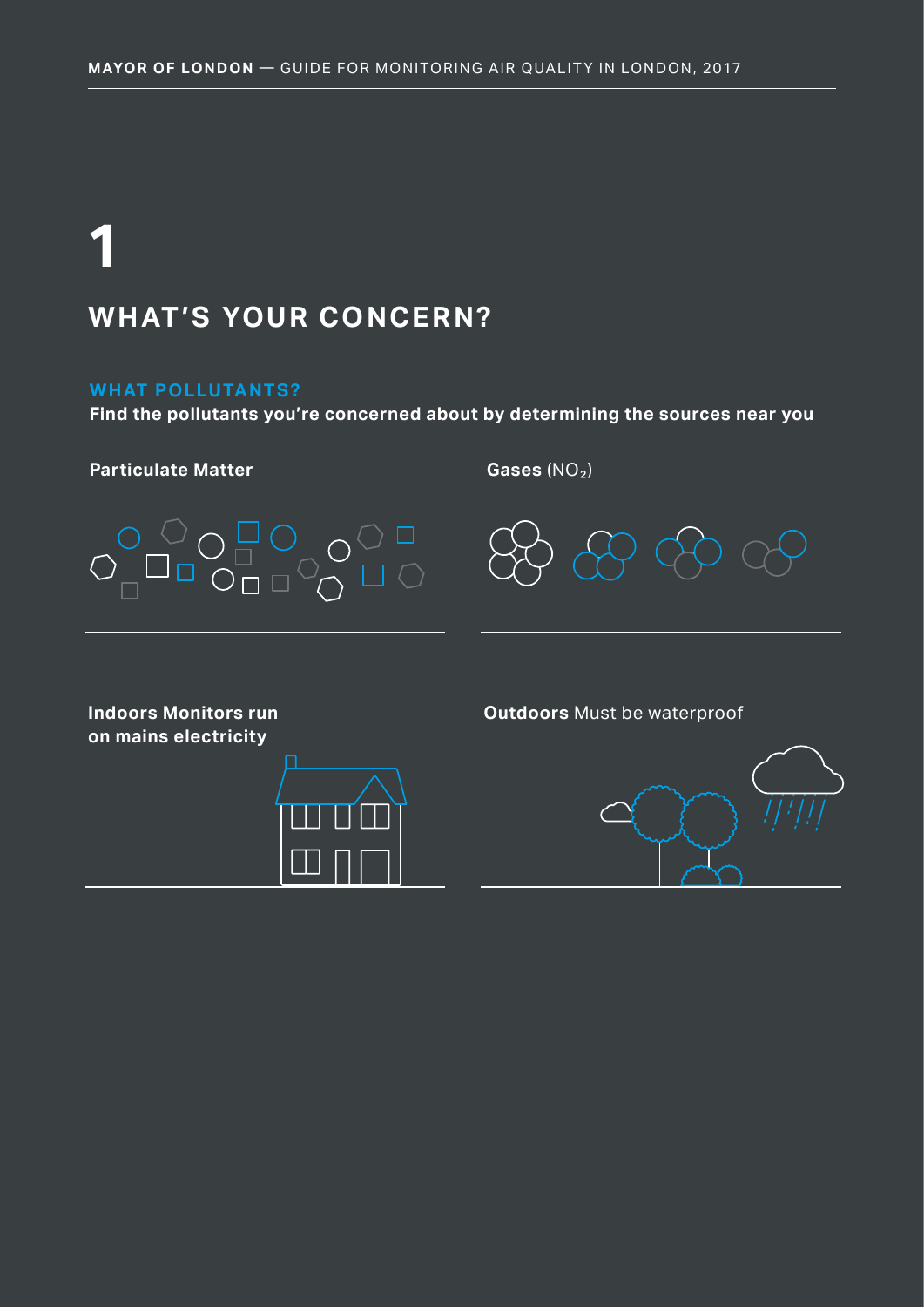### **2**

#### **DO LOW-COST SENSORS REALLY WORK?**

#### **IS IT ACCURATE?**

**Look for:**

#### **Independent verification by experts**

#### **Tests in lab and field environments**

 $\ominus$ 



**Shows agreement with continuous Proof of validation monitor** (from co-location study)





П

#### **IS IT SENSITIVE ENOUGH?**

**Can my sensor detect concentrations found in ambient air?**

**Often sensors can't detect low concentrations**



חחחח

ooo

n n r

 $\Box$ 

ם ם

пп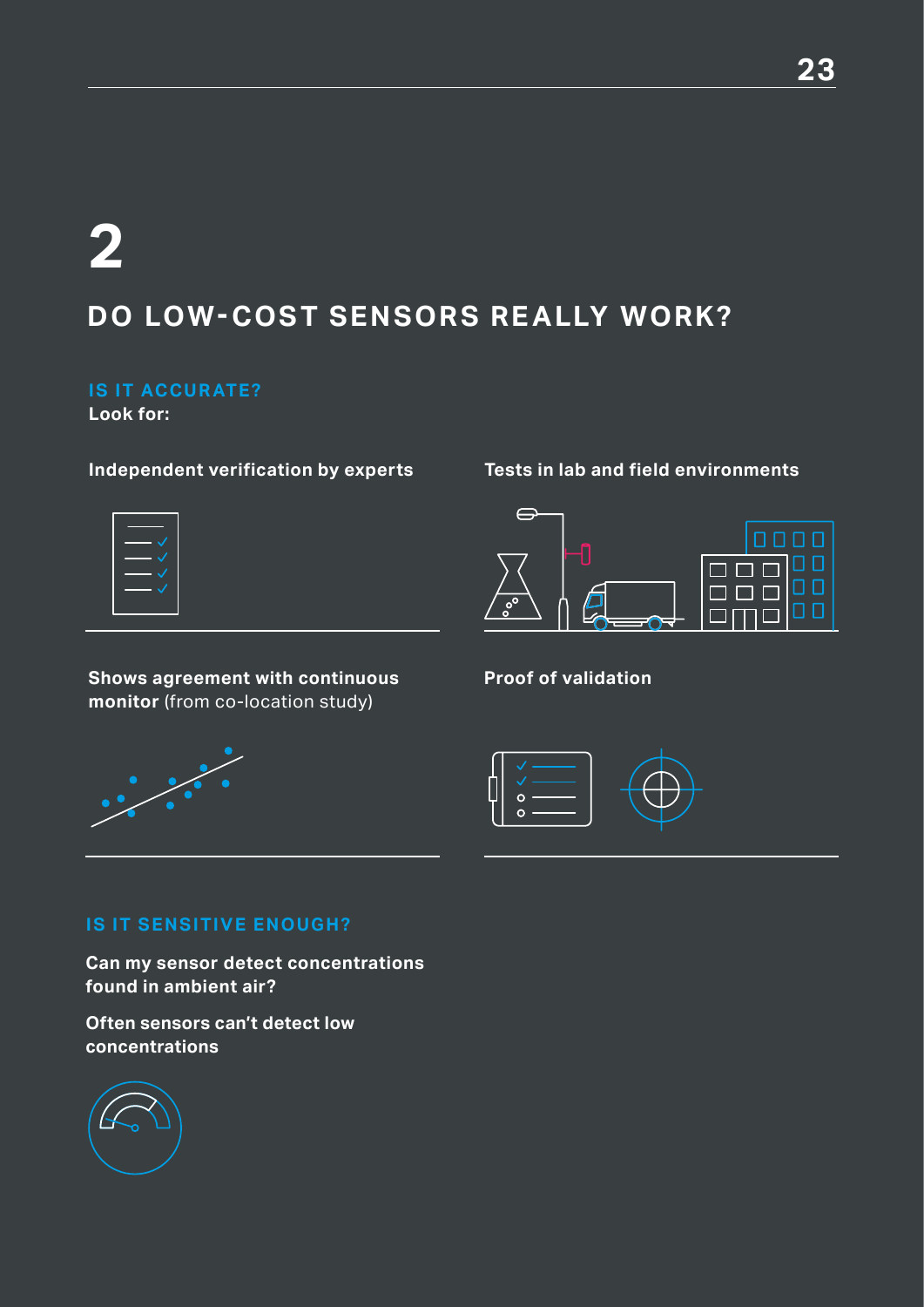### **3**

#### **WHAT FEATURES DO YOU NEED?**



**Size and Shape** Is it attractive, wearable, moveable, bulky?



**Alerts** Notifications of high concentrations



#### **Weatherproof** If outdoors, is it protected from harsh weather conditions?



#### **Data**

Who owns the data? Are the data public or private; can you control that? Can you access historical data?



**Power** Battery, outlet, solar?



#### **Health info**

Are numbers converted into health messages? Are they understandable?



**Communications** Can it send data? Are there data charges?



#### **App**

Can you view current data? What phones are supported? Does the app require the Internet?



#### **Website**

Can you see other supporting data? Are the visualizations understandable?



#### **Maintenance**

Does it require expendables (e.g. filter tape)? How is it calibrated? Does the sensor wear out?

| $\overline{\phantom{a}}$<br>$\parallel$ |
|-----------------------------------------|
|                                         |

#### **Manual**

Does the manufacturer provide operating instructions including maintenance and calibration?



#### **Reliability**

Is it built to last? How long?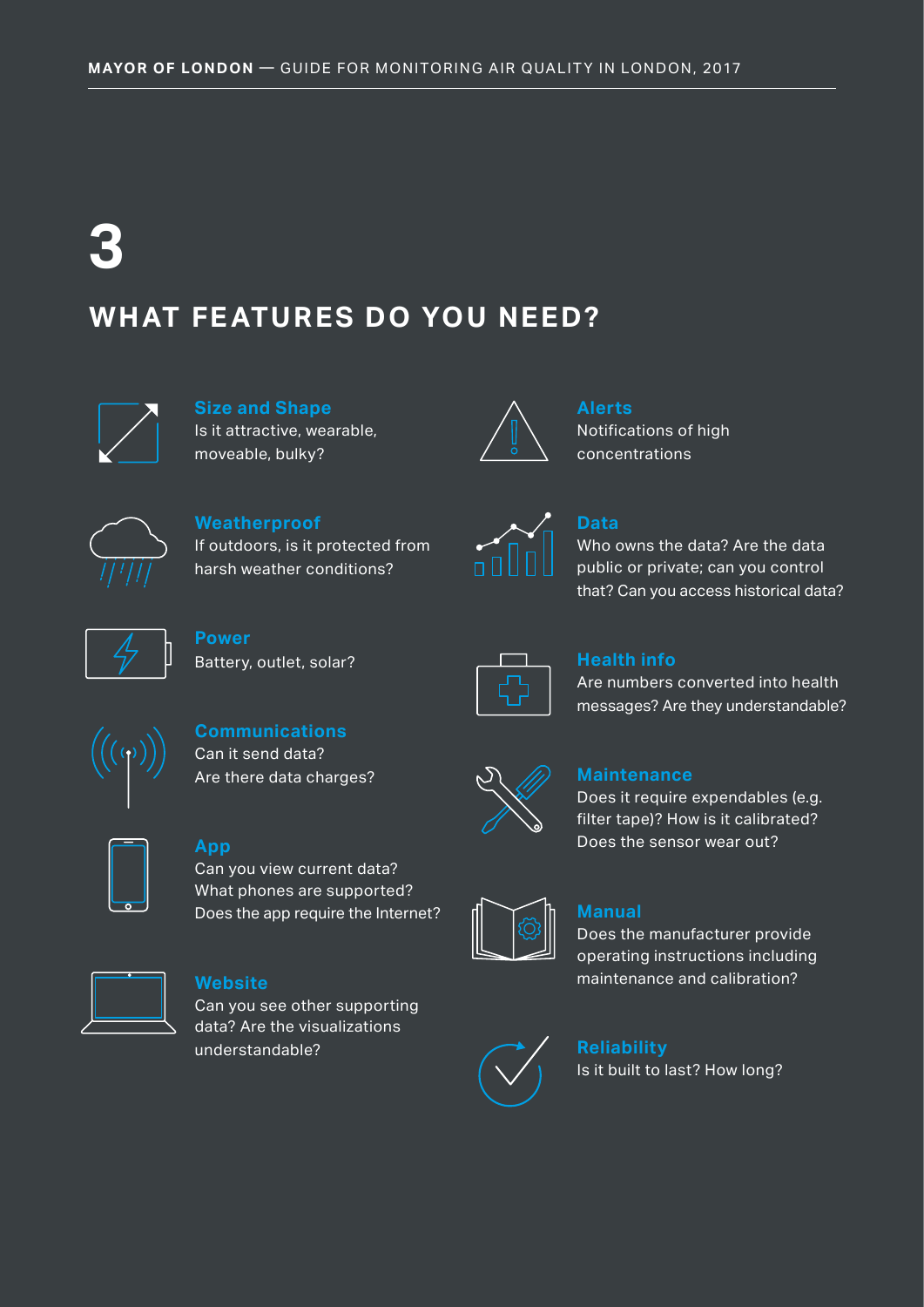### **4**

#### **WHAT WILL IT COST?**

**£150-£500 1-2 Pollutants |** Less Accurate

**£500-£2,000 1-3 Pollutants |** More Accurate

**£2,000-£10,000 1 / 4+ Pollutants |** More Accurate

#### **PURCHASE COST LONG-TERM COST**



**Maintenance Upkeep Replacement**

**Some low cost sensors need to be replaced within 1 year so factor this into your budget.**

Information reproduced courtesy of TD Environmental Services http://tdenviro.com/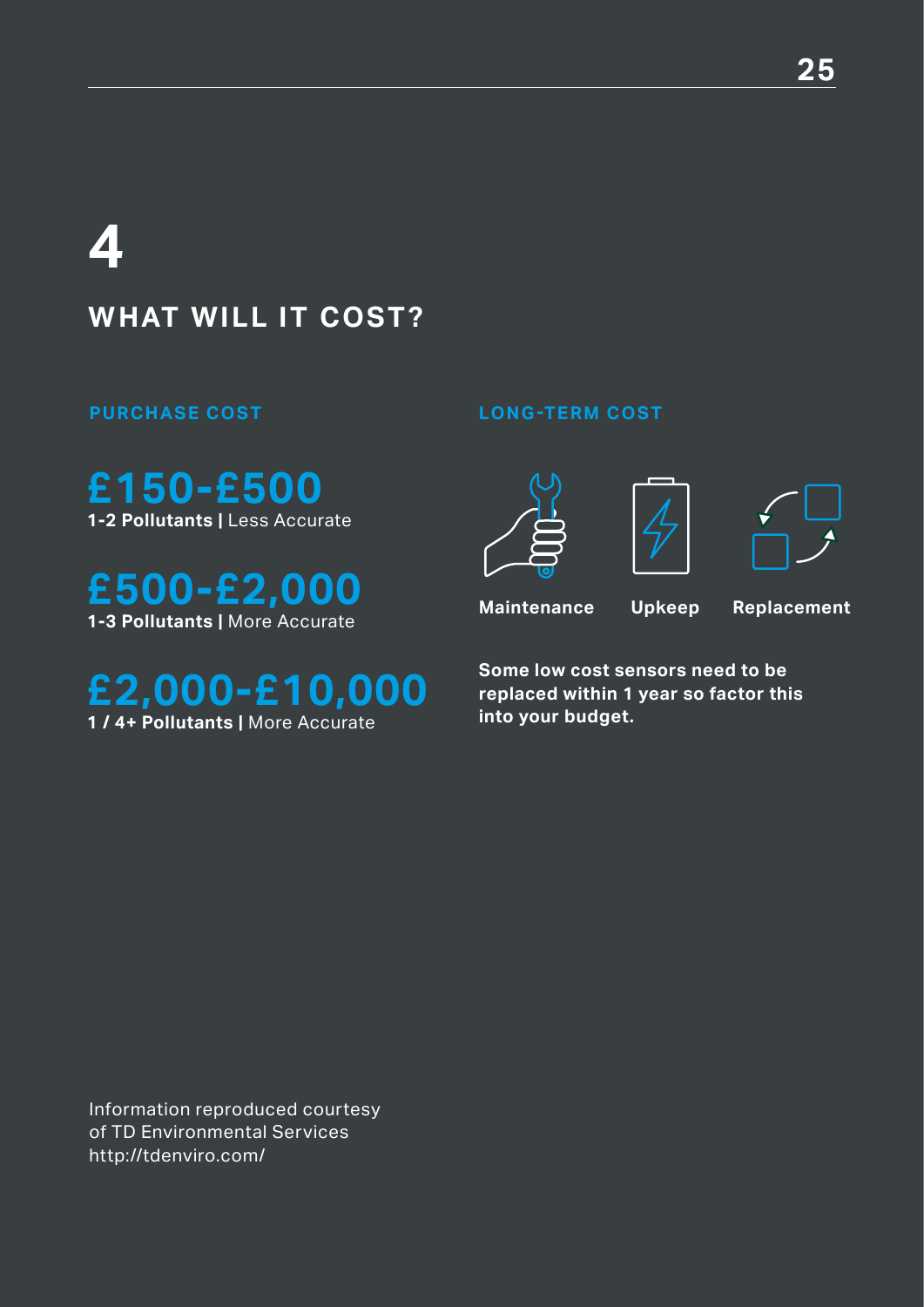### **WHAT TO DO WITH YOUR RESULTS**